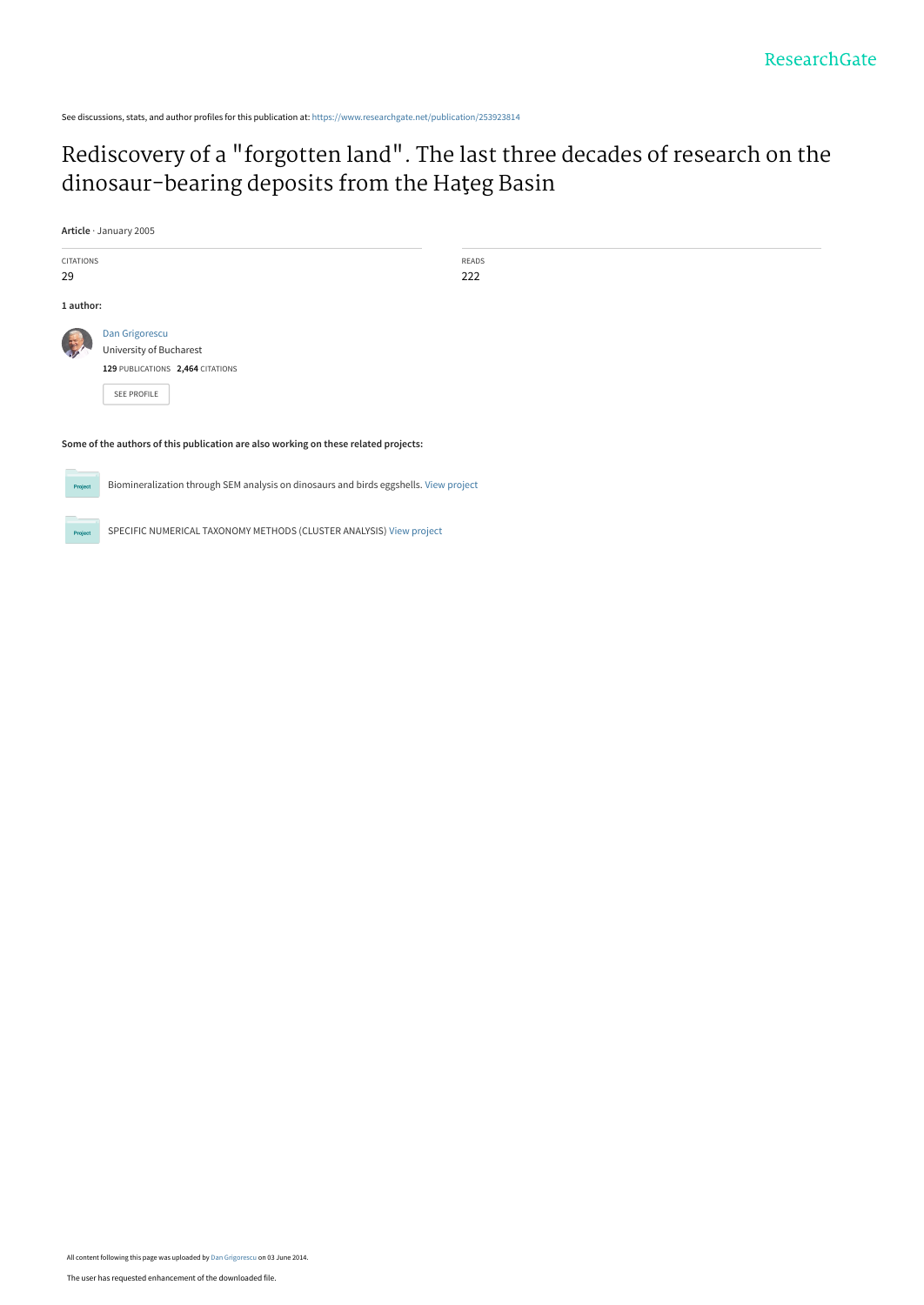# **REDISCOVERY OF A "FORGOTTEN LAND": THE LAST THREE DECADES OF RESEARCH ON THE DINOSAUR-BEARING DEPOSITS FROM THE HAŢEG BASIN**

# Dan GRIGORESCU<sup>1</sup>

**Abstract**: Cercetările asupra depozitelor continentale cu resturi ale unor dinozauri de la sfârşitul perioadei cretacice din cadrul Bazinului Hateg au o istorie de peste o sută de ani. Primele cercetări asupra faunei cu dinozauri din Bazinul Haţeg sunt datorate lui Franz von Nopcsa (1877-1933), contribuţiile sale în domeniul paleontologiei sistematice, a evoluției și paleobiologiei dinosaurilor își păstrează și în prezent actualitatea.

După Nopcsa cercetarea sistematică a acestor depozite s-a întrerupt pentru multe decenii, fiind reluată în vara anului 1977 când D. Grigorescu însotit de un mic grup de studenți geologi a început excavarea unor situri fosilifere identificate pe valea râului Sibişel, în apropierea satului Sânpetru, localitate renumită prin cercetările lui Nopcsa. An de an, fără intrerupere cercetările au continuat într-un cadru multidisciplinar, domeniile abordate fiind paleontologia sistematică, stratigrafia, sedimentologia, tafonomia; în timp acestor domenii li s-au adaugat cercetările asupra mineralelor argiloase, izotopilor stabili şi paleomagnetismului. Rezultatele acestor cercetări, care au antrenat în timp câteva sute de studenți, dar și mulți cercetători profesioniști din tară și din străinătate, sunt sintetizate în cadrul prezentei lucrări.

Intre aceste rezultate sunt cuprinse descoperirea a numeroşi taxoni (90% din fauna maastrichtiană a Hategului cunoscută în prezent este rodul cercetărilor de după 1977), descoperirea cuiburilor cu ouă și a puilor de dinozauri, descoperirea mamiferelor şi a uriaşului pterozaur *Hatzegoperyx*. Cadrul stratigrafic al depozitelor cu dinozauri atât în privinta structurii litostratigrafice cât și a vârstei depozitelor, acceptată în prezent ca acoperind întreaga durată a Maastrichtianului, a dobândit clarificări care permit pe de o parte o mai bună interpretare a evoluției sedimentologice, iar prin aceasta a condițiilor ecologice din cadrul regiunii, iar pe de altă parte corelarea mai precisă a depozitelor continentale cu vestigii ale dinozaurilor cu depozite similare de la sfârşitul Mezozoicului din alte regiuni ale lumii.

Pornind de la importanța științifică a faunei cu dinozauri, evidențiată în mod special prin cercetările din ultimele trei decenii, un proiect de dezvoltare durabilă a Țării Hategului a fost inițiat: "Geoparcul Dinozaurilor Tara Haţegului".

**Key-words:** Paleontology. Dinosaurs. Vertebrates. Microvertebrates. Maastrichtian. Haţeg Basin.

This year (2005) when the Centennial of the Laboratory of Paleontology of the University of Bucharest is celebrated, 108 years have passed since the issue of the first scientific paper dedicated to the dinosaur remains from the Uppermost Cretaceous continental deposits of the Hateg Basin (Nopcsa, 1897). Franz Nopcsa (1877-1933) was at that time a student in Geology at the University of Vienna where he had among his professors well-known scientists such as Eduard Suess and Othenio Abel.

Nopcsa's paleontological field research on the dinosaur-bearing deposits of the Haţeg Basin continued till the first world-war, several papers dedicated to the Haţeg dinosaurs being published after he left the region and sold most of his collection to the British Museum of Natural History. In Nopcsa's scientific career, studies on the Hateg dinosaurs and their cohabitants can be only compared with his geological mapping of Albania, a work in which he proved again his exceptional qualities as a researcher, both in the field and laboratory.

The main contributions of Franz Nopcsa to the knowledge of the dinosaur fauna from the Hateg Basin can be synthesized in particular areas as follows:

**Systematic Paleontology: description of** 10 species of dinosaurs and other fossil reptiles, out of which 6 were confirmed by the subsequent revisions;

• **Chronostratigraphy and Geologic mapping**: dating the continental fossiliferous deposits as Danian, at that time the upper-most stage of the Cretaceous; first detailed geological map of the Hateg Basin and the neighbouring regions on which the Upper Cretaceous marine deposits are clearly delimited from the overlaid continental deposits with dinosaur remains described under the generic name of "Sânpetru sandstone";

**Evolution:** recognition of the primitiveness of most of the taxa from the Hateg paleofauna, stressing that in spite of their stratigraphic position the dinosaurs and other fossil reptiles preserved characters of their Upper Jurassic and Lower Cretaceous ancestors ;

• **Paleobiology**: besides their primitiveness, most of the fossil species from the Haţeg paleofauna were much smaller than their closest relatives from other regions of Europe. Both the primitiveness and the small size were explained by Nopcsa by their isolation on an island in which the dinosaurs and the other co-habitants lived for a long span of time; this biologic phenomenon, common for large animals living in small and medium-sized islands is known as "island dwarfism".

 During the First World War Nopcsa left the family castle and estate and never came back. He continued to publish papers on the Haţeg dinosaur fauna till the end of his life, four syntheses on this

 $\overline{a}$ <sup>1</sup> *University of Bucharest, Faculty of Geology & Geophysics, Laboratory of Paleontology, dangrig@geo.edu.ro*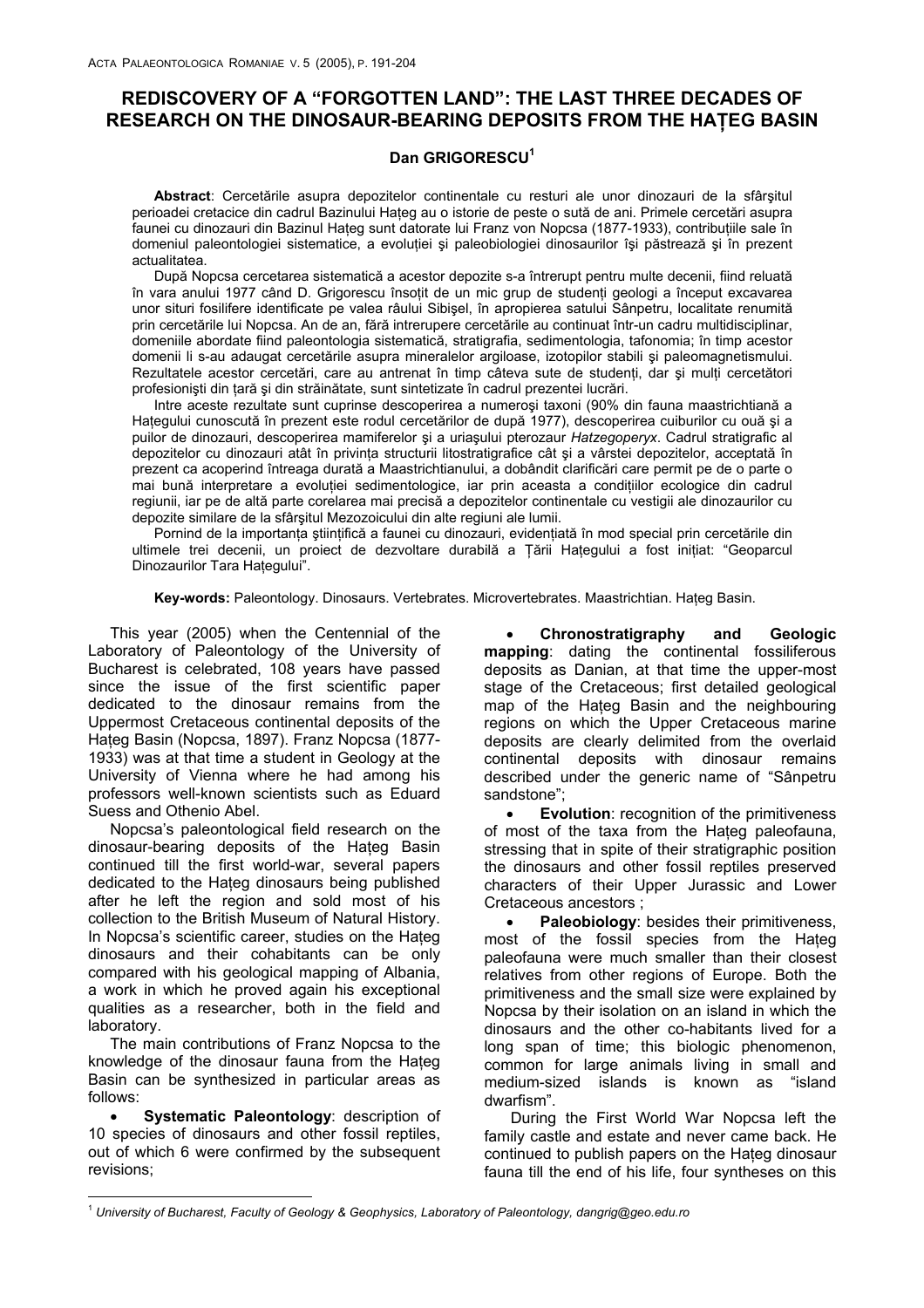fauna being published after he left Hateg. Nopcsa studied also the new collection of dinosaur remains from the north-western region of the Hateg Basin made by Otto Kadic, a geologist from Budapest.

After Nopcsa no systematic studies on the reptile fossil fauna from Hateg were done for about 65 years.

During this time the "Danian" continental deposits of the Hateg Basin were touched on by a few individual geologists or teams, whose general aims were geological mapping or mineral prospecting. Among these researches should be mentioned those of Laufer (1925), Mamulea (1953 a, b) and G. Iliescu *et al.* (1972, unpublished report).

While the first two authors generally confirm, more or less, Nopcsa's areal distribution of the "Danian" deposits and make some corrections to the age of the "coarse red deposits" at the southern and northern border of the Basin, the map elaborated by G. Iliescu *et al.* (op.cit.) very much restricts the surface occupied by the "Danian". On that map the "Danian" occurs only in the "classical" Sânpetru region of Nopcsa and in a small outcrop in the north-western part of the Basin, east of Rachitova and west of Densuş. Thus important fossiliferous localities that provided dinosaur remains to Nopcsa and Kadic, like Ciula and Vălioara were included within the Lower and Middle Paleogene in a fluvio-lacustrine facies. This conclusion was based on fresh-water gastropods, apparently of a Paleogene type, while the more age-indicative dinosaur bones were considered as reworked into younger beds. This point of view was also expressed on the Geologic Map of Romania 1:200.000 (Deva sheet) published in 1968.

The researches on regional geology made after the First World War and up to 1977, when systematic studies on the dinosaur-bearing deposits of the Hateg Basin began again, did not create new collections. The only important remains consisting of few vertebrae and limb bones, most of them of the sauropod *Magyarosaurus* (cf. Csiki, 2005), were collected by Mamulea from the Sânpetru zone and offered to the Laboratory of Paleontology of the University of Bucharest.

 Other important fossils mentioned in the same period are plants (ferns and angiosperms); they were described by G. Mărgărit & M. Mărgărit (1967) from the tuffitic rocks outcropping in the Densuş valley.

Related to the same "post-Nopcsa" period is the change of the age of the Uppermost Cretaceous deposits of the two neighbouring post-tectonic basins in south-western Transylvania, Rusca Montana and Hateg, from Danian to Maastrichtian. The correction is due to Dinca *et al.* (1972), who, based on foraminifera from the underlying marine deposits developed in both basins in a similar flysch-like facies, assigned their age to the Campanian, and so the overlying continental deposits, bearing a rich flora and the coal beds in Rusca Montana Basin, as well as the dinosaur

remains in the Hateg Basin got a Maastrichtian age. In doing this age correction Dinca *et al.* (op. cit.) followed the conclusion of the International Congress in Copenhagen (1970), that, in accordance with the micro- and macro faunal content of several key-sections in Europe, the Danian should be regarded as the first stage of the Tertiary in marine facies, and so the Maastrichtian became the final stage of the Cretaceous.

The decision I took in the mid 1970s to start new studies on the dinosaur beds of Hateg had several reasons. At that time I was responsible for organizing and coordinating the summer practical field work in sedimentary deposits for the students in Geology at the end of their  $2^{nd}$  grade. Among the geological sections selected to be visited by students we included outcrops on the Sibişel valley south of Sânpetru village, the type–section of Nopcsa's "Sânpetru sandstone". During these one day visits students always found bone remains: isolated vertebrae, limb bone fragments, teeth, plates from turtle carapaces. All were naturally unearthed at the end of winters when the snow melted, being scattered close to the beds in which they were buried. After a few summers a small collection of bone remains from Sânpetru was made and deposited in the Laboratory of Paleontology in Bucharest. The new collection was added to the few vertebrae and limb bones, some of them remarkably preserved, donated to the Laboratory by A. Mamulea at the end of his work in Hateg. In that time I received letters and even visits to the Laboratory from foreign scientists interested in getting new information on the Haţeg dinosaurs. My main scientific interest at that time was the fossil seals from the Middle Miocene of South Dobrogea that I started studying intensively after I got my PhD (in 1971) on the microfacies of the Cretaceous flysch deposits in the Eastern Carpathians and after a nine months post-doc fellowship in the Paleontological Division of the Geological Survey of India (GSI), in Calcutta. There I became familiar with Tertiary mammals (primates and proboscideans) from the Siwalik Hills, examining the large collection of the GSI Museum. I also participated in several field trips in the Siwaliks (for two weeks together with Bev Halstead), but also in the Deccan Plateau for the "inter-trappean frog beds" and in southern India for Mesozoic marine beds. In 1975 I was invited to the U.S.A. by the organizers of the paleontological symposium "Advances in Systematics of Marine Mammals" held in Corvallis, Oregon (in August 1975) to attend this meeting and to present a paper on the Paratethyan seals (published afterwards in Systematic Zoology, 1976). The six weeks visit to America sponsored by the Smithsonian Institution and the National Museum of Natural History in Washington D.C., allowed me to see the paleontological collections of the large museums in Washington D.C., New York, Los Angeles, Berkeley, but also other smaller museums. During my visits to museums I was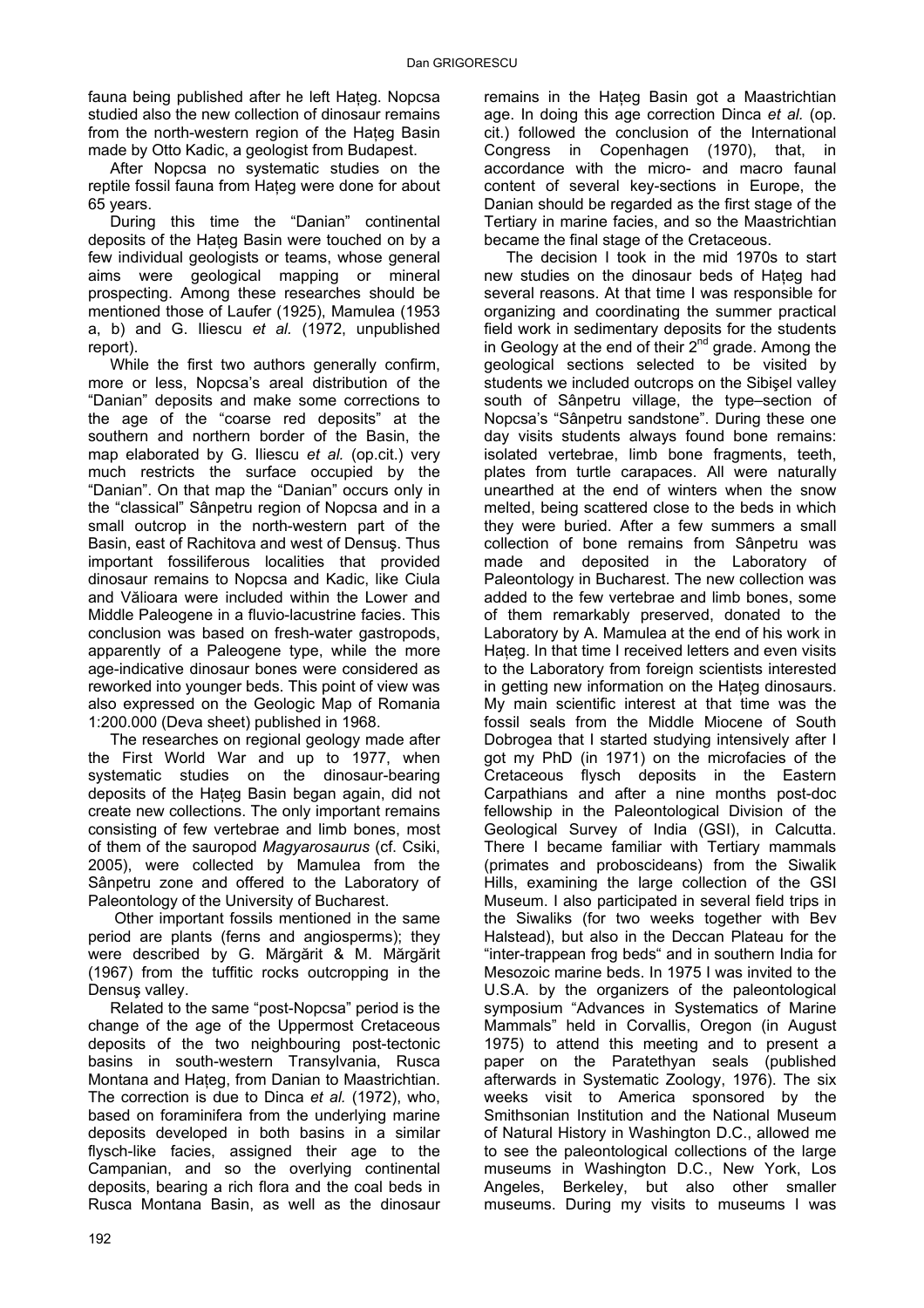

**Fig. 1**. Main fossiliferous sites of the Sibişel Valley, Sînpetru, Hațeg Basin (the contour shows the distribution of the Maastrichtian deposits)

approached by students interested in dinosaurs, asking me about the Hateg dinosaurs, about which they knew especially from Nopcsa's papers in American or British publications. In the United States, where the fascination with dinosaurs was reaching a climax, museums, large and small, exhibit life reconstructions of American dinosaurs, and films and books depicting dinosaurs' features and their behaviours are abundant everywhere, I felt a sort of pressure from the scientific community to restart systematic researches on the Hateg dinosaurs, in order to complete the gap created after Nopcsa. In comparison with the United States, in Europe and in Romania especially, professional vertebrate paleontologists are very few and the existing ones can not cover the variety of fossil groups encountered, from fishes to mammals, even as regards their taxonomic identification.

After coming back from America I started planning resarch at Haţeg for the next summers. The fossil seals were not totally abandoned but progressively they became secondary in my scientific preoccupations. To make our students more aware of dinosaurs in general, and the Hateg ones in particular, I started presenting lectures to the newly created "Student Scientific Circle for the protection of the Geologic Monuments". The lectures attracted the students' interests, and beside the students in Geology, they were attended by students in Geography and Biology.

The first field campaign in Hateg was organized in 1977, when a group of 7 volunteer students joined me at the beginning of the new research. Among them was Costin Ungureanu, a student in the final  $(5<sup>th</sup>)$  grade who as an undergraduate student visited the region with me during the summer practical field work, and is now doing his own research under my supervision for the Graduation Diploma.

The first years searches in Hateg were concentrated on the outcrops along both banks of the Sibişel valley, south of Sânpetru. Here we benefited very much in planning the excavations from the information provided by a native of Sânpetru village, Mr. Vulc Doinel, a nature lover and an extraordinary self-educated man. Every day he walked with his goats and cattle along the narrow paths traversing the fossiliferous continental beds, and he knew exactly where new bone remains occurred following erosion by the stream, and he told us. He knew the local names for all the places on the Sibişel valley where concentrations of bones in so–called "fossiliferous pockets" were identified (fig. 1). Mr. Vulc helped us not only with information, but he often joined us in digging and his house became our camp-base, where we used to store over the winters the tools and materials for fossil preparation in the field.

A close cooperation was established during those years with Mr. Ion Groza, who graduated in Geography from Bucharest, a few years before we started research in the Hateg Basin. After graduation he was employed by the Deva Museum – the Section of Natural History. As a student in the same Faculty with me and only a few years younger, Groza used to come occasionally to me in the laboratory to get more information on fossils than what he was taught in the regular courses of Geology provided for the students in Geography. A native of the Călan region, close to Hateg, Groza was interested to return home after graduation and to follow a career as a school teacher. In this respect, I always advised him, to survey constantly the fossiliferous sites mentioned by Nopcsa, from the Sibişel valley, not very far from his house in Boşorod village, and from Vălioara, in the northern part of the Hateg Basin.

When we started researches near Sânpetru village, Groza joined us, a mutual understanding being established between us for digging and collecting together, the resulting material to be shared out between the University of Bucharest and Deva Museum, in a logical way, avoiding the division of isolated bones of the same individual in two places. The understanding worked for about six years, during which a new permanent paleontological exhibition, concentrated on fossils from Hunedoara County, was created within the Deva Museum, under my guidance. The dinosaur bones, that had not existed before in the Museum of Deva became real attractions for visitors and thus the Museum increased its reputation. Working in the field together with us, Groza became more familiar with dinosaur osteology and taphonomy and learned where and how to dig, and he also become aware of the methods for bone preparation in field and in laboratory. We also benefited from this collaboration; living not far from the fossiliferous sites, Groza could continue digging after we left the region at the end of the summer campaigns: thus the number of discovered specimens has considerably increased.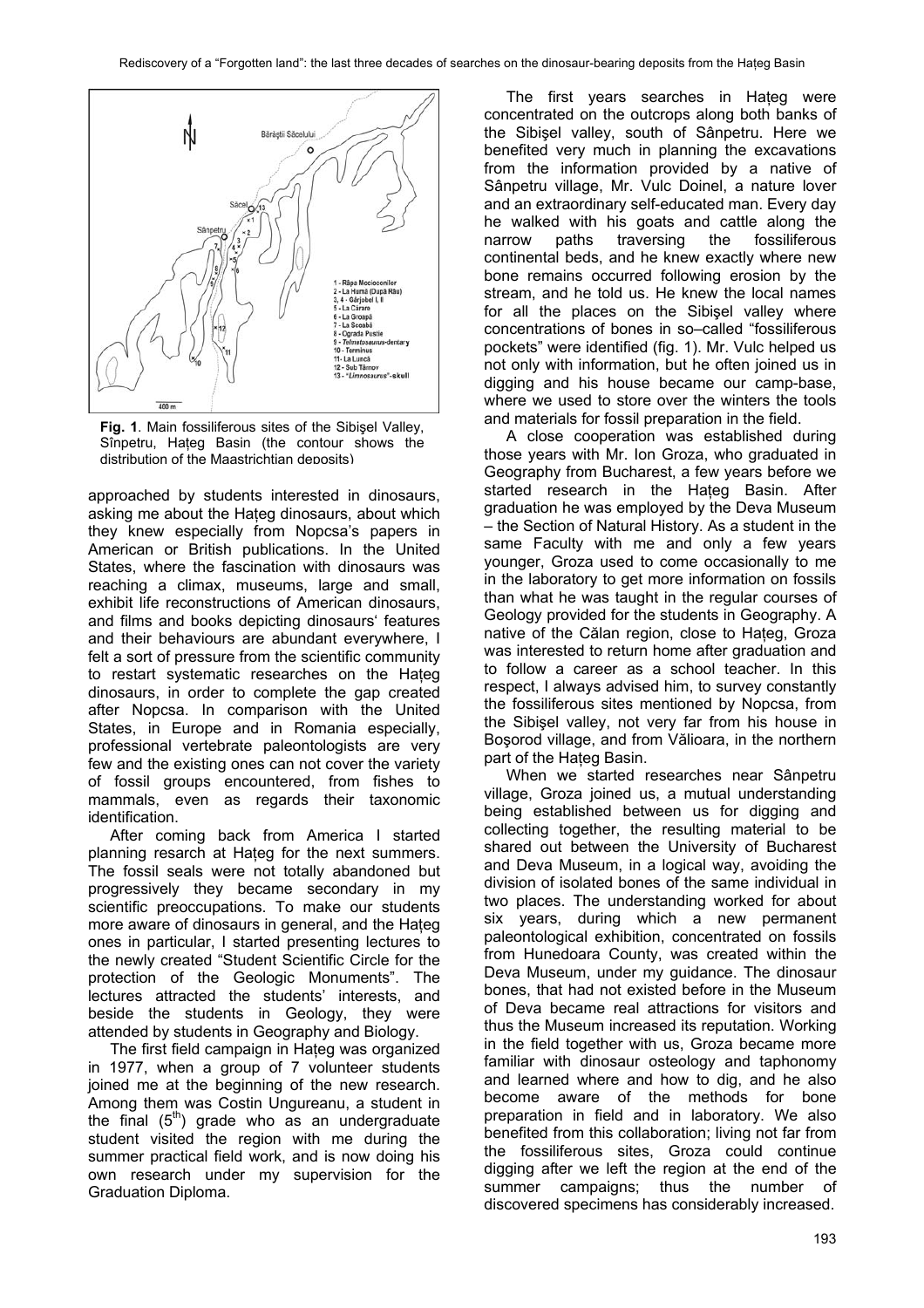The good cooperation with Deva Museum ended after Groza left for a new job in the Council for Culture of Hunedoara County.

News of the resumption of the research on the Hateg dinosaur beds quickly reached scientists from abroad interested in Late Cretaceous dinosaurs and associated faunas. After 1977, the first foreign scientists who came to Hateg to visit the fossiliferous outcrops and to examine the bone collections were Dr. Zofia Kielan-Javorowska, Member of the Polish Academy of Sciences, together with Drs. Halszka Osmolska and Teresa Maryanska from Warsaw, all of them participants in the Polish-Mongolian expedition in the 1970s searching for dinosaurs and mammals in the Upper Cretaceous of the Gobi desert. They came to Romania in the summer of 1980 and spent a week at Hateg and in Bihor County where concentrations of dinosaur bone fragments, mostly from ornithopods, had been found recently within Lower Cretaceous bauxite deposits.

Zofia Kielan-Jaworowska became and remains today a valuable adviser for us on multituberculate micromammals, whose remains and taxa increased during the time, from the first sign of an undetermined incisor found in 1981 - to at least six species known today from Hateg, based on dentition, skull fragments and postcranial skeleton.

During her visit to Hateg Zofia invited me to come next year to Warsaw to attend the 2<sup>nd</sup> Symposium on Mesozoic Terrestrial ecosystems. It took place in September 1981 in Jadwisin, a small locality, about 100 km from Warsaw. The "Solidarność" social movement against communism was growing in the country and a few month latter, in December the" state of necessity" was declared in Poland.

The Symposium in Jadwisin was attended by many reputed scientists and especially by young researchers who became later personalities in Vertebrate Paleontology, among them David Archibald, Eric Buffetaut, Bob Carroll, Philip Currie, Peter Dodson, Andrzej Elzanowski, David Martill, Jean-Michel Mazin, Gregory Paul, Paul Sereno, Philippe Taquet.

At the Symposium I presented the paper "A stratigraphic, taphonomic and paleoecologic approach to a "forgotten land": the dinosaurbearing deposits from the Hateg Basin (Transylvania, Romania)". The "forgotten land" metaphor in the title of the paper was intended to emphasize the long gap after Nopcsa in the study of the continental deposits from Haţeg. The paper synthesizes the results of our first four year's searches in the Hateg Basin. The lithology, sedimentary structures and characters of the sedimentary sequences were indicative of a braided river system as the general environmental framework in the deposition of the "Sânpetru beds" from the central part of the basin, while deltaic sedimentation was suggested for the northern part –the Vălioara region. The braided river system was confirmed subsequently by new sedimentological research (e.g. Therrien, 2005), but the deltaic conditions in the northern part of the basin were refuted. New evidence, after Nopcsa, was added for the concentration of disarticulated bones from different taxa and individuals in "fossiliferous pockets", a taphonomic feature of the dinosaurbearing deposits from Hateg. The list of taxa presented in the paper was quoted from Nopcsa, without updating the names. (The Systematics of dinosaurs was my weak point for many years due to the lack in our laboratory and in the country in general of osteologic material for comparisons, and attempts at taxonomic identification were exclusively based on books and papers. Only in 1987, 10 years after starting research at Haţeg I had the opportunity to examine in the British Museum of Natural History, for a week Nopcsa's collection from the "Sânpetru beds"). However the paper presented in Jadwisin included the first mention of two new groups in the Cretaceous fauna of Hateg: small theropods (coelurosaurs) and multituberculate micromammals, both based on teeth found in micropaleontological samples. (The description of these new groups was made three years after Jadwisin during the Third Symposium on Mesozoic Terrestrial Ecosystems that took place in 1984 in Tübingen.). Based on the data on the dinosaur and other contemporaneous reptile paleoecology, corroborated by sedimentologic and taphonomic characters of the deposits, four primary biotopes were recognized for the Maastrichtian of the Hateg Basin: alluvial islands, swampy zones in poorly drained flood plains, well drained flood plains and upland, drier areas.

The research at Hateg continued in a few themes, distinct by their specific methods, but closely interrelated in the reconstruction of the paleoenvironment: **a**. **Paleontologic** researches on both macro- and microfossils; new discoveries resulted by the extension of the searched area to the Ciula Mica-Vălioara region, in the northern part of the basin, in parallel with continued digging in the Sibişel valley; the main results of this geographic extension were: - the discovery of a few sites near Vălioara yielding concentrations of microvertebrates (fishes, frogs, lizards, small theropods, micromammals), -the discovery in 1988 of dinosaur eggs near Tuştea, -the discovery of the skull and limb bone fragments of what proved to be the remains of the huge pterosaur *Hatzegopteryx*.

**b. Lithostatigraphic and Chronostratigraphic** research that led to the recognition within the dinosaur-bearing continental deposits of the Haţeg Basin two distinct formations: the Sânpetru Formation and the Densuş-Ciula Formation, the last divided into three members; palynological studies indicated a Late Maastrichtian age for the fossiliferous deposits with dinosaurs.

**c. Sedimentologic** studies on the better exposed geological sections (Sibişel and Densuş valleys where the outcrops are exposed continuously for more than a thousand metres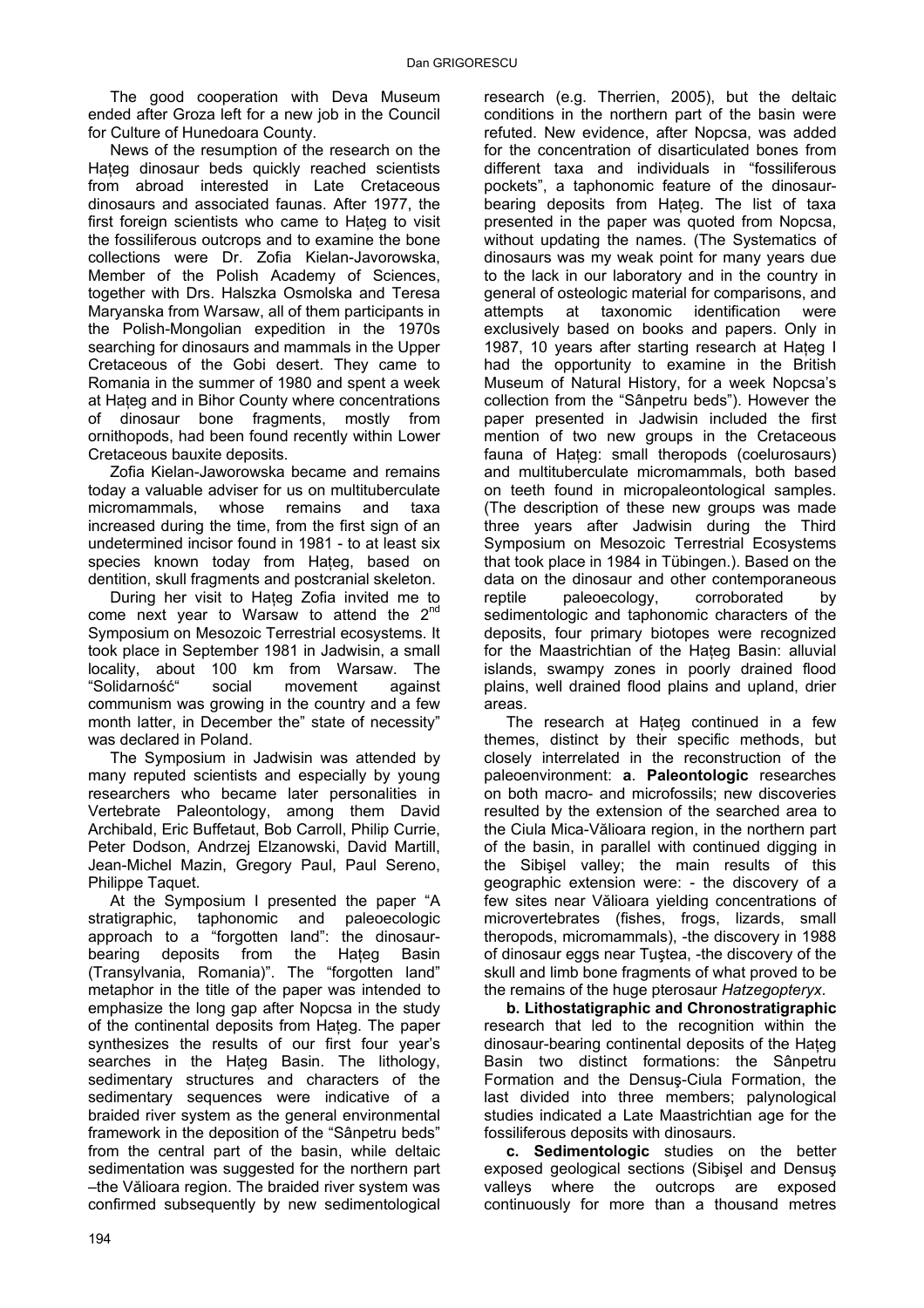thickness); these studies allowed the reconstruction of the sedimentological evolution of the basin based on sequence analysis.

The synthesis of this multidisciplinary approach to the Uppermost Cretaceous was presented in August 1990 during the International Symposium organized in Bucharest in the frame of the World Geological Correlation Program (IGCP 245), that included a three-day field trip to the Hateg Basin. Following this meeting a number of foreign paleontologists visited the region, among them Philip Currie from Drumheller, Canada, Dave Norman from Cambridge, Dave Weishampell from Baltimore, Eric Buffetaut, Jean-Michel Mazin and Sevket Sen from Paris, Mike Benton from Bristol, Jack Horner from Bozeman, Montana. Some of these visits were followed by agreements of collaboration, with the main purpose of taxonomic revision of the dinosaurs from Hateg. Grants from the National Science Foundation of U.S.A. and of the Romanian Academy of Science allowed Dave Weishampel to work in the field with us for five years (1991- 95) and Dan Grigorescu to participate in digs in 1991 and 1996 in Montana.

From the students who participated in field work at Hateg a few chose afterwards vertebrate paleontology as the subject for their Graduation Diploma. Among these students, Zoltan Csiki has distinguished himself by his passion for dinosaur studies and the qualities of a hard-worker in the field as well as in the laboratory. He joined the team in the field from his first grade in Geology at the University of Bucharest, he became Assistant Professor after graduation from the Faculty, starting a scientific career on the Hateg Maastrichtian fauna. A first major achievement in this career was his PhD on 'Saurischian dinosaurs and microvertebrates' from this fauna, that he defended very successfully, recently (September 2005).

The main purpose of this paper is to summarize the results of research on the dinosaur deposits from Hateg after these studies were resumed in 1977. The results are grouped into thematic topics.

# **A. SYSTEMATIC PALEONTOLOGY**

The nearly three decades that have elapsed since research on the Uppermost Cretaceous continental deposits of the Hateg Basin were resumed, have led to a tremendous increase in the number of taxa, both plant and animal, which together represent the biodiversity at the end of Cretaceous in this region and, on a larger scale, in the whole Transylvanian land.

To give an impression of this increase we may mention that no **plant remains** were known before 1925 when Laufer described *Sabal mayor* from the tuff layers near Densuş. From the same deposits Margarit & Margarit mentioned in 1967 an association of leaf impressions of ferns (*Asplenium forsteri, Phyllites* sp*., Palmophyllum longirachis*) and angiosperms (*Myrica primigenia,*  *Proteophyllum decorum).* The diversity of the flora is better illustrated by the palynological studies of Antonescu *et al.* (1983) and recentely of Van Itterbeeck *et al.* (2005). The floral list from these two studies includes more than 100 genera of spores of ferns and other cryptogams and pollen of gymnosperms and angiosperms, an assemblage that indicates a subtropical climate. Charophytes were also identified in the grey-greenish siltstone facies of the renamed Sânpetru Formation in the Sibişel valley (Grigorescu & Anastasiu, 1990).

As regards the **animals** more than 90% of the total number of taxa (invertebrates and vertebrates together) known today from the Maastrichtian of Hateg and ca. 85% of the vertebrates were reported in the last decades.

Practically no **invertebrate** taxa had been described from Hateg before 1983, except the general mention made by different authors of "fresh water molluscs". In a paper of Antonescu *et al.* (1983), D. Lupu presented a taxonomic list of freshwater gastropods that includes eight genera of snails belonging to five families. More recently a larger and more elaborate list was presented by Pană *et al.* (2001). It includes 30 species of freshwater gastropods in 26 genera and 14 families.

 Further invertebrates that are well represented are the ostracods, tiny crustaceans (Grigorescu, 1992); a list of ostracod species from Haţeg was presented by Stoica (unpublished report, 1994).

A spectacular increase in the number of taxa in the last two decades has been recorded among **Vertebrates.** In addition to the ten vertebrate taxa, all reptiles, known from Nopcsa's studies, of which six have been confirmed afterwards, more than 60 taxa were listed recently in a synthesis by Csiki (2005) (Table 1). All the classes of vertebrates are present in this list, from fishes to mammals, including birds, and these latter were always controversial because of their close similarity with small theropods, especially as regards the limb bone characters.

Very spectacular are the discoveries of theropods, practically unknown in Nopcsa's time. The caudal vertebrae which Nopcsa described in 1915 as the carnosaur *Megalosaurus* sp*.* Have proved to belong to the sauropod *Magyarosaurus* (Csiki, 2005). The first real theropods, represented by isolated teeth of "coelurosaurians" were mentioned by Grigorescu (1984). Before this, Andrews (1913) and Harrison & Walker (1975) have studied some tibiotarsi from Nopcsa's collection, assigning them to different types of birds: cormorant-like by Andrews, and giant owls by Harrison & Walker. Almost unanimously, subsequent research led to the conclusions that this material does not belong to birds, but to theropods, probably to an undetermined troodontid.

The last ten years led to the discovery of several taxa of true theropods, possibly nine (cf. Csiki, op. cit), unfortunately most of them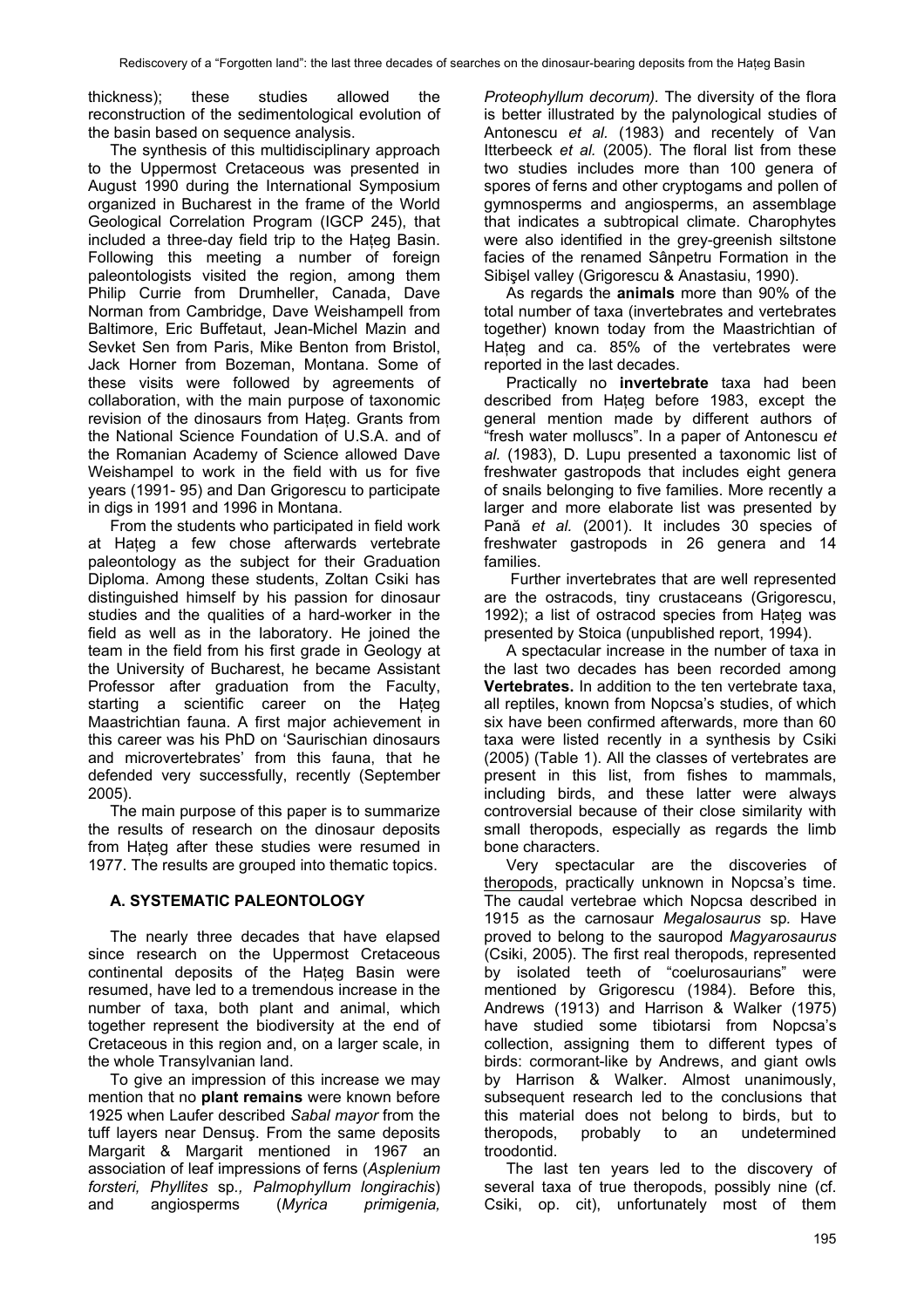represented only by isolated teeth which makes assignment below the genus or even subfamily level difficult.

The pterosaurs represent another group of archosaurs that have become better known among the Hateg paleofauna. To the ornithocheirid *Ornithodesmus* mentioned by Nopcsa (1915), pteranodontids (Jianu *et al.*, 1997) and azhdarchids (Buffetaut *et al.*, 2002) have been added. The azhdarchid *Hatzegopteryx thambema* (a new genus and species) is particularly important, with its 12 m wing-span and the 3 m long skull, probably one of the largest, if not the largest, flying animal that ever lived.

The spectacular rise in the number of taxa in the Hateg paleofauna is mainly the consequence of research on the microscopic content of the finer sediments; the micropaleontological method was introduced in the late 1970s, soon after we started the new research at Hateg, but the wash and screen method was intensively used only during the last ten years. Through this method, the remains of fishes, amphibians, lizards, small theropods and mammals were for the first time recorded in the Maastrichtian of the Hateg Basin.

Many of the taxa included in this list are based on very scarce and fragmentary material found in micropaleontological samples and thus their taxonomy could not be detailed below the family level. However the list of taxa gives a general view of the diversity of the vertebrates that composed the Maastrichtian fauna in this region. It is expected that future studies will clarify and detail the taxonomic aspects that are not completely resolved at the present stage. The increasing interest of a small group of researchers, both from Romania (Márton Venczel, Zoltán Csiki) and from abroad (Annelise Folie from Belgium) in the microvertebrates from the Hateg paleofauna might be regarded as a guarantee in this respect.

Some of the taxa listed by Nopcsa were revised and redescribed after 1992 on the basis of old and new bone collections. These taxa are the noncrested hadrosaurid *Telmatosaurus* (Weishampel *et al.*,1993), the euornithopod *Rhabdodon* (Weishampel *et al.*, 2003) and the sauropod *Magyarosaurus* (Csiki, Ph. D thesis, 2005). These revisions included cladistic analysis as a basis for phylogenetic conclusions. Thus *Telmatosaurus* (*T. transsylvanicus* ) is considered as the most basal hadrosaurid; the *Rhabdodon* specimens from Haţeg are regarded as a new genus – *Zalmoxes -* (with two species), being united with the *Rhabdodon* species from France and Spain in a new clade of basal euornithopods, Rhabdodontidae; the titanosaur sauropods, previously considered as represented at Hateg by only one taxon (*Magyarosaurus dacus*), probably include one or, possibly, two more taxa; the possibility of another titanosaur genus in the Maastrichtian of Hateg has also been considered.

# 196

# **B. DINOSAUR EGGS AND HATCHLINGS**

The discovery of clutches with dinosaur eggs represents one of the most important paleontological discoveries of the last years in the Hateg Basin, not only for this region but for the entire world map of Upper Cretaceous sites with dinosaur eggs and hatchlings, expecially because of questions on dinosaur ootaxonomy that were raised by this discovery. In spite of many years of research on the dinosaur deposits from Hateg. dinosaur eggs were not known till 1988 when a few clutches with dinosaur eggs were found by Şeclăman and Ghinescu in a vertical escarpment on the Oltoane hill near Tuştea village (Grigorescu *et al.*,1990).

The eggs were encased in a red mudstone with small calcareous irregular structures (calcretes), below a conglomerate bed with large volcaniclasts that dominate the lithologic section through its 5 m thickness. The vertical escarpment of the Oltoane hill in which the first clutches with eggs were exposed, was leveled by a bulldozer during the next years, and on the horizontal platform that was created a dozen new clutches were found, each of them containing 3 to 6 eggs, rarely more, but also a few isolated eggs (Fig. 2). The eggs are subspherical, 15-17 cm in diameter, and the internal microstructure and the external ornamentation of the eggshell (2.3-2.4 mm thick) correspond to the Megaloolithidae oofamily.

Megaloolithid eggs have been recorded from different regions of Europe, Asia, and North and South America; they are particularly abundant and diverse in southern France where no fewer than eight megaloolithid oospecies have been described (Garcia & Vianey-Liaud, 2001). Traditionally, the subspherical dinosaur eggs from southern France were assigned to the sauropod genus *Hypselosaurus,* based on some occasional co-occurrences of adult bones and eggs in the same deposits. So far, no embryonic or hatchling remains associated with dinosaur eggs or eggshells have been found in France. The close similarities of the Tuştea eggs with the southern French ones in both macroscopic and microscopic aspects, made us assume at the beginning that the Romanian eggs were laid by *Magyarosaurus*, at that time the only known sauropod in the assemblage of dinosaurs from the Hateg Basin, but noring also that other larger species of dinosaurs from Hateg, including the hadrosaur *Telmatosaurus*, might also be the producers (Grigorescu *et al.*, 1990).

The correspondence of the megaloolithid type of eggs with sauropod dinosaurs was demonstrated more recently in southern Argentina, where numerous megaloolithid eggs containing embryonic remains were found (Chiappe *et al.*, 1998). However the important discovery from Argentina does not answer the question of whether sauropods were the only dinosaurs that laid megaloolithid eggs. The question was raised in Tuştea, two years after the discovery of dinosaur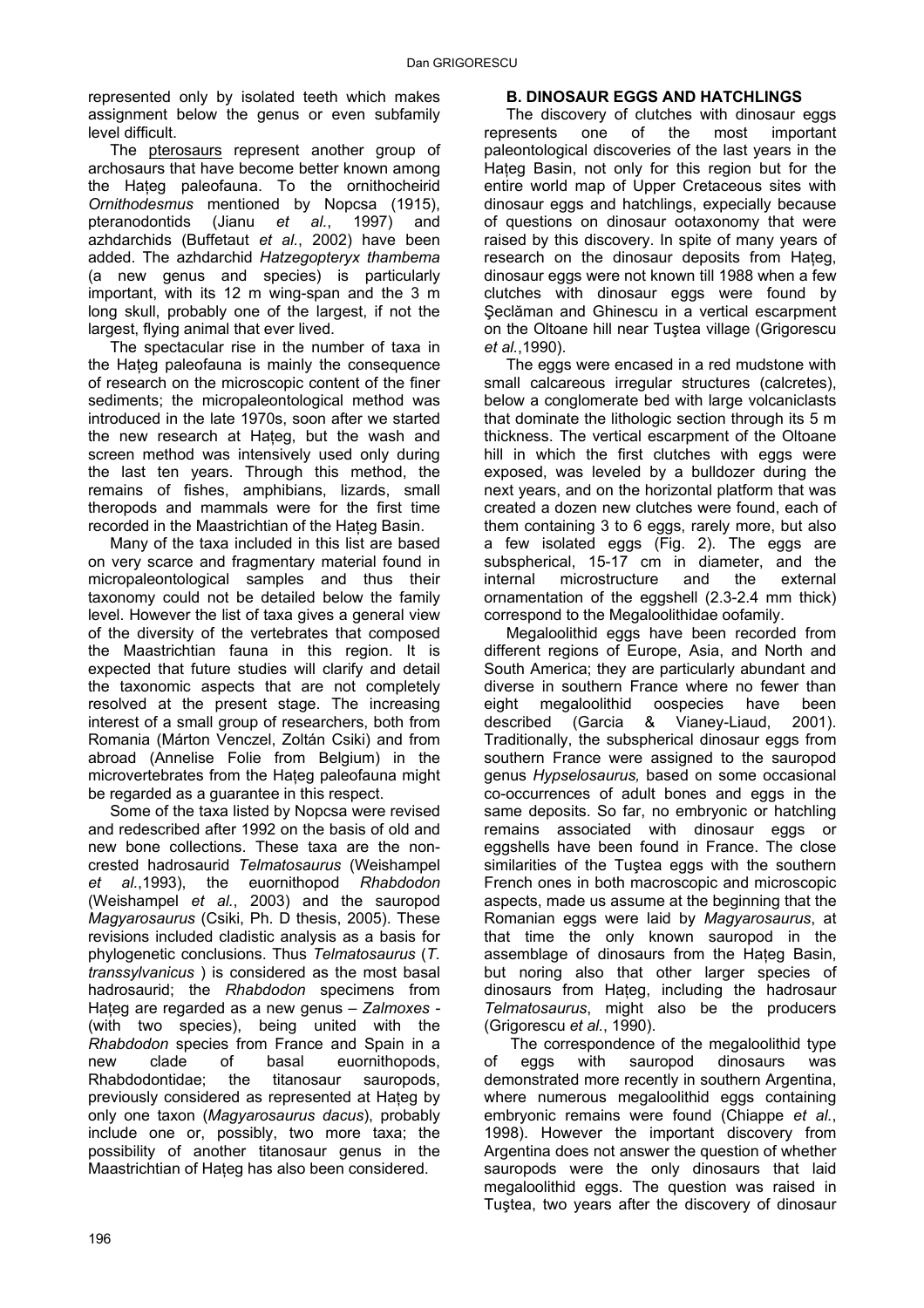

**Fig. 2.** Map of the nesting horizon, Tuştea nesting site (1, 2, ....17 – nests; stars – hatchling remains)

eggs, by the find of a few tiny limb bones of early hatchlings, very close to the egg clutches, the site from Tuştea becoming then the first in Europe with an association of dinosaur eggs and babies. The bones pertain clearly to the hadrosaur *Telmatosaurus transsylvanicus* (Grigorescu *et al.*, 1994). This unusual coincidence, presented at the 2<sup>nd</sup> Symposium on "Dinosaur eggs and babies "in Montpellier, France (August 2003) under the title "The Tuştea Puzzle" (Grigorescu, 2003) opens a scientific debate on the criteria for assignment of eggs and eggshells to specific dinosaur species, when the associated embryonic or nestling remains are missing. More recently, new incubation sites have been discovered by an international team from the Royal Museum of Natural History in Brussels and the Department of Geology from the University Babeş-Bolyai in Cluj in the Râul Mare valley, at Toteşti and Nălaţ-Vad. Several clusters of eggs of the same megaloolithid morphotype, and a very similar eggshell microstructure to the eggs from Tustea, were collected from the two sites (Codrea *et al.*, 2002). The eggs were assigned to *Megaloolithus* cf. *siruguei*, a morphotype from Southern France (Smith *et al.*, 2002, Garcia *et al.*, 2003). No hatchlings were reported from these new egg sites. This time, the encasing sediments were dark-gray silty mudstone with calcretes, indicating immature paleosols in a poorly drained floodplain.

# **C. RECONSTRUCTION OF THE PHYSICAL AND BIOTIC PALEOENVIRONMENTS**

Generally speaking, the reconstruction of physical and biotic paleoenvironments represents a major chapter in studies on fossil communities, attempting a holistic approach to the biodiversity from the past in relation to their surrounding geodiversity.

 As for the particular case of the Maastrichtian of the Hateg Basin, the last three decades led to a rather complex picture from the various aspects involved in paleoenvironmental studies, but it still remains a far from clear image.

 The various fields of investigation involved in paleoenvironmental reconstruction became an essential preoccupation in the Hateg researches, in parallel with and inseparably from the systematic paleontological studies. The approach is multidisciplinary, involving taphonomy, sedimentology, clay-mineralogy, stable isotope analysis, igneous petrology, and tectonic and paleomagnetic studies, and the general synthesis is based on data from all these fields, together with those from all the components of the paleontological studies (micro- and macroflora, invertebrates, micro- and macrovertebrates, trace fossils).

The reconstruction of the physical and biotic paleoenvironments includes on the one hand the geographic setting of the area (a continental one in the case of the Hateg Basin), its relief and climate. the sedimentary environments and the dynamics of deposition in relation to tectonic evolution, and, on the other hand the reconstruction of the biotic and ecological aspects: the composition of flora and fauna, the biotopes and their biocenoses, based on autecological (concerning individuals and populations of a species) and synecological (relations and interactions among different species of a community) studies.

A large number of authors contributed by their specific specialties to current knowledge of the paleoenvironments of the Hateg Basin. The names of these scientific contributors are mentioned with their contributions.

*Geographic setting:* After Nopcsa (1923), who concluded that the small size of most species from the "Danian" fauna of the Hateg Basin, in comparison with their closest relatives from other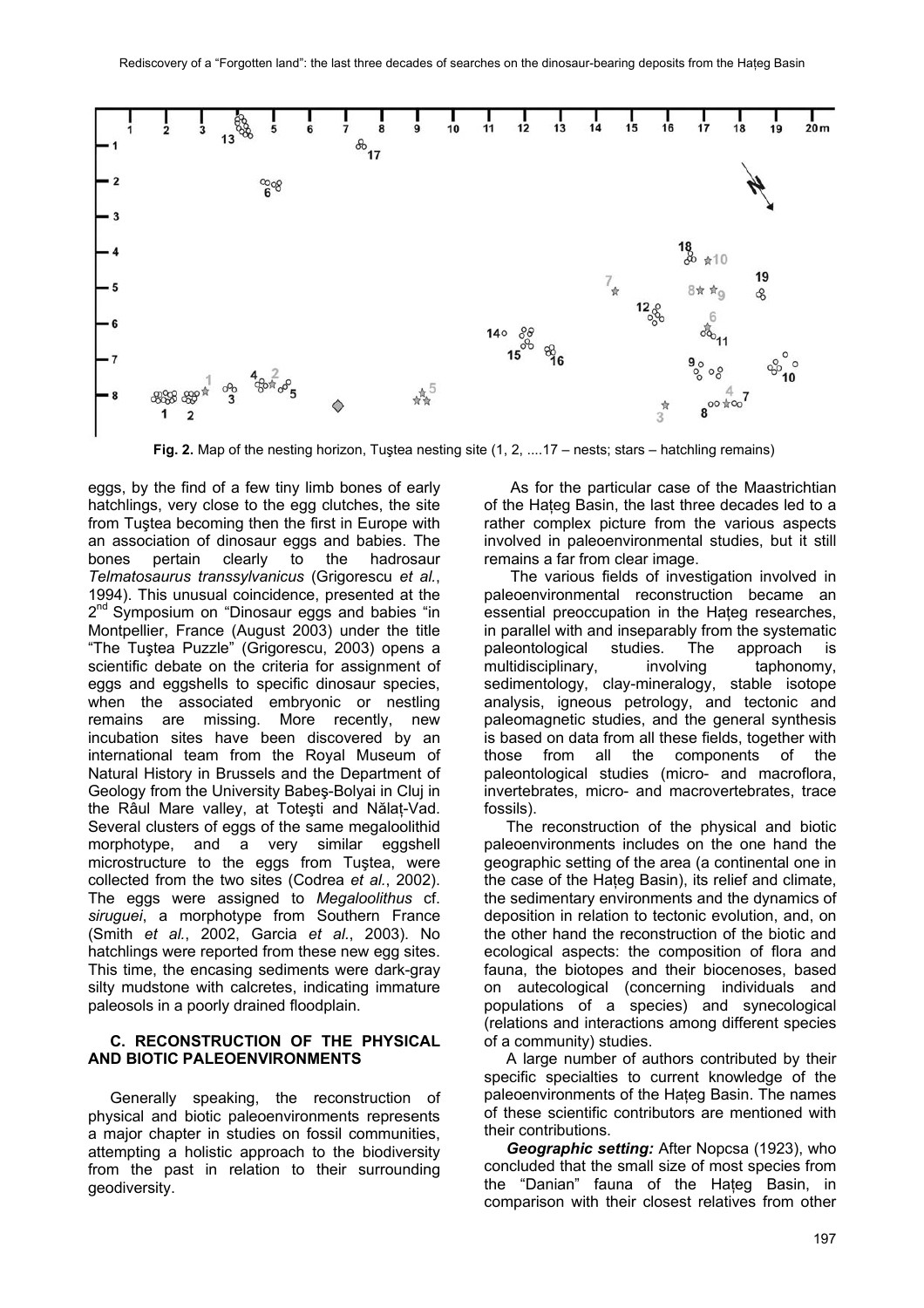regions and also their primitiveness, can only be explained by the isolated conditions of an island in which they lived for a long while, no studies directed at a detailed reconstruction of the configuration of the "Hateg island" were made till the last years of the  $20<sup>th</sup>$  century. The reality of the "Hateg island", also named "Hateg land" or "Transylvanian land" is now unanimously admitted. The suggestion by Jianu and Boekschoten (1999) that the Hateg Basin was a peninsula connected to a major landmass has not been sustained by tectonic studies on the Carpathians and surrounding regions in the frame of Northern Tethys evolution (Săndulescu, 1990), and incorporated in the tectonic synthesis figured in the Atlases of the Tethys and Peri-Tethys paleogeographical maps (Dercourt *et al.*,1993, 2000). The estimated surface area of the "Hateg island" differs from 7500 sq. km (Weishampel *et al.*, 1991) to around 200,000 sq. km (Dercourt *et al.*,1993, 2000). It is obvious from all the paleogeographic reconstructions of Northern Tethys based on recent tectonic studies that the "Hateg island" was not limited to the Hateg Basin, but included a large part of the Transylvanian Depression and the Western Carpathians. According to the paleogeographic reconstructions of Dercourt *et al.* (op.cit.), the Hateg island was situated at distances of around 2-300 km from major land areas in all directions: the Franco-Iberian land to the west, the Bohemian Massif ito the north, the Dinaric Carbonatic Platform to the south and the Balkan-Rhodope Massif to the south–east. The paleolatitude of the island, according to paleomagnetic studies, was about 27<sup>°</sup>N (Panaiotu & Panaiotu, 2002).

*Relief and climate:* Information on the fossil relief of a region is provided by the granofacies of the clastic rocks, the directions of transportation marked on coarser sediments and by stable isotope analysis. All these three categories of data were collected during the new study period on the Maastrichtian of the Haţeg Basin. The types of granofacies, together with the textures, structures and organization of the vertical sequences of the clastic sediments allow the recognition of all dominant depositional settings (proximal, medial and distal) of typical alluvial systems. In particular, the coarse, unsorted debris flows passing laterally into channel and sieve deposits indicate regions with rather high slopes, characteristic of mountainous regions. Paleocurrent measurements, made and synthesized by Mihăilescu (in Grigorescu, 1983) indicate that the current mountain chains that surround the Haţeg Basin, the Retezat Mountains and Poiana Ruscă. were the main source areas for the Maastrichtian sediments. Local indications on the paleoaltitude of the Hateg zones were also given based on stable isotope analysis by Klárik (1999, unpublished data), according to whom the altitude of the Tuştea-Oltoane nesting site was around 600 m.

The reconstruction of the Maastrichtian climate of the region is based on qualitative evidence from the paleovegetation and the finer clastic sediments (mudstones and calcretic paleosols) and on quantitative evidence from stable isotopes.

The fossil plant assemblage from Hateg, known especially from palynological data (Antonescu *et al.*,1983; van Itterbeeck, 2005) and to a lesser degree from macroplant remains and wood-tissue, was dominated by ferns and grassy and bushy angiosperms from the *Normapolles Postnormapolles* group, with a reduced participation of gymnosperms and bryophytes.

The  $\delta^{13}$ C analysis made on organic carbonates (from bones and eggshells) and inorganic carbonates (paleosol calcretes) by Bojar *et al.* (2001) indicate a vegetation assemblage of "dry woodland", poor in arborescent gymnosperms and angiosperms. The **δ<sup>18</sup>**O analysis on the same organic and inorganic carbonates suggests a vearly average temperature of the Hateg region during the Maastrichtian of ca. 17°C (Bojar et.al, 2003, unpublished report).

 All the data, qualitative and quantitative, support a subtropical climate for the "Hateg island" during the Maastrichtian, a semi-arid season alternating during the year with a rainy one, rich in precipitation. The proposal of this type of subtropical climate is confirmed by paleosol analysis (van Itterbeeck *et al.*, 2004; Bojar *et al.*, 2005; Therrien, 2005 ) as well as by the estimated paleolatitude of ca.  $27^{\circ}$ N (Panaiotu & Panaiotu, 2002).

*Sedimentary-depositional environments*: Sedimentological studies (Grigorescu, 1983; Grigorescu & Anastasiu, 1990; van Itterbeeck *et al.*, 2004; Therrien, 2005) unanimously indicate a sedimentary-depositional setting dominated by alluvial processes in braided-river systems and less commonly, in meandering types. The alluvial deposits include gravel and sandy channel infills, gravel and sandy bars, sandy and silty levee and crevasse splays, silty and clayey overbank deposits of both types: well drained floodplain and poorly drained floodplain, the first characterized by calcretic paleosols, the second by hydromorphic paleosols.

The main source-areas of sediments were the crystalline massifs of the Retezat Mountains for the Sânpetru Formation, and the Poiana Ruscă Mountains for the Densuş-Ciula Formation, both activated by the Laramiide tectonic movements. Important additional sources in the lower and middle members of the Densuş-Ciula Formation were the volcanic centres located in the present north-western part of the Hateg Basin that supplied large quantities of bombs, lapilli and ashes connected with the Banatitic eruptions that took place at the same time as the deposition of these two lithostratigraphic units.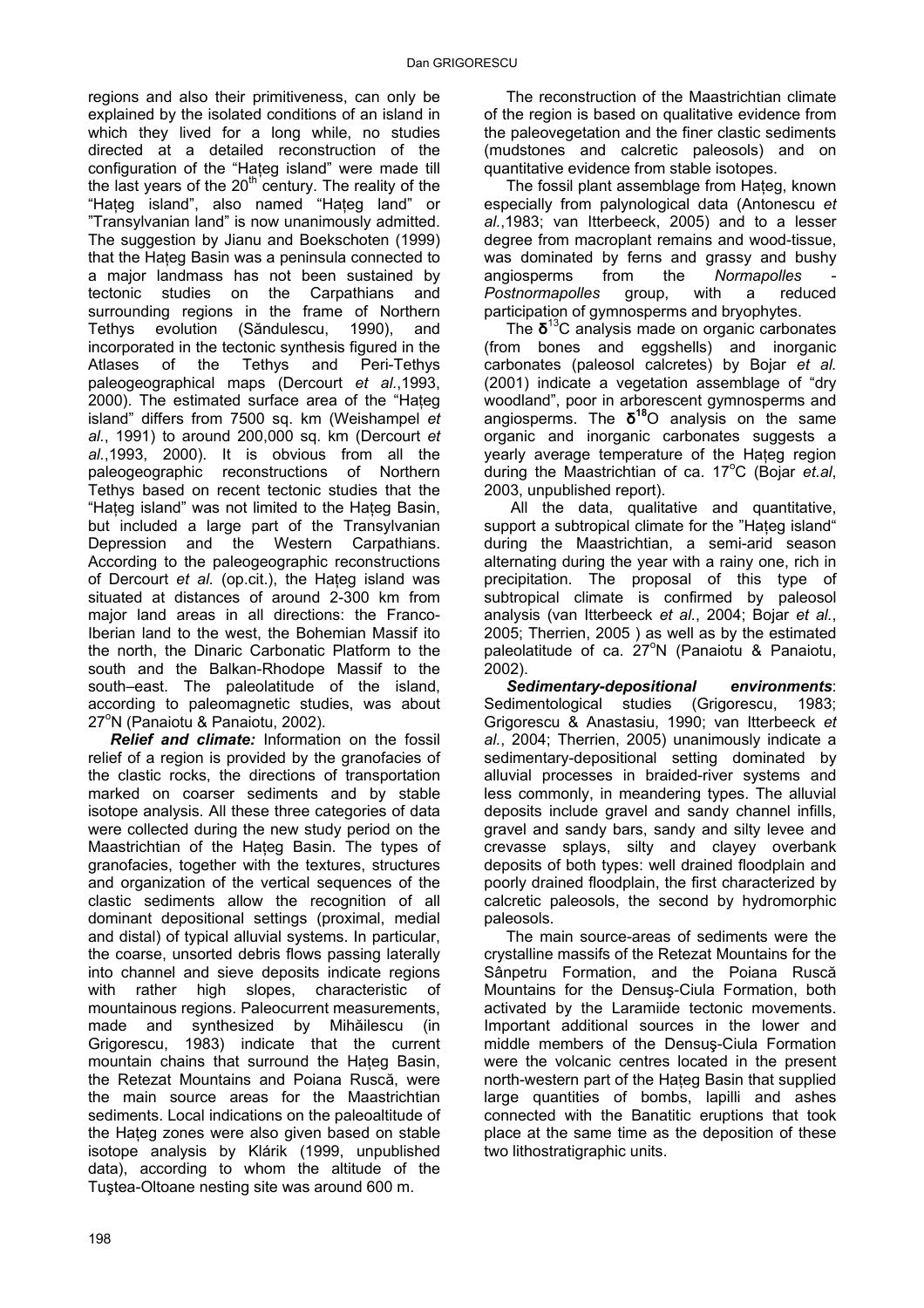

**Fig. 3.** Simplified geological map of the Hateg Basin (after Grigorescu, in Weishampel *et al.*, 1991)

The various sedimentary paleoenvironments of the alluvial systems in the region represented microhabitats for the organisms grouped in biocenoses, all together these plants and animals constituting the biodiversity of the "Hateg island".

*Tectonic structure and evolution of the Hateg Basin*: The Hateg Basin is a syn-orogenic basin, located in the Getic Domain, whose formation took place during the Middle and Late Cretaceous in connection with the emplacement of the Getic and Supragetic nappes on the Danubian Domain. During the Middle-Latest Cretaceous span of time, the Hateg Basin evolved as a "piggyback" basin, under the control of successive compressional movements related to the Austrian and Laramian orogenesis in Northern Tethys. The post-Campanian release of compressional stress was followed by a new phase of active subsidence during Maastrichtian- (?Early) Paleogene; during this time the Hateg Basin evolved under sub-aerial conditions, as an intramontane basin in which a few thousands of meters of clastic, molasse-type deposits were accumulated by the erosion of the young mountain chains surrounding the basin. On the transverse faults that delimited the basin, explosive volcanism took place at the same time as the molasse sedimentation (Grigorescu *et al.*, 1990).

*Paleoecology and other aspects related to the Maastrichtian fauna of the Haţeg Basin:* The paleoecological studies, as well as the sedimentological and taphonomic ones, represent subjects not tackled before 1977 in the research on the dinosaur-bearing deposits from the Hateg Basin.

The tremendous increase in the number of taxa during the new period of studies, especially the vertebrate groups as shown in the Systematic Paleontology section of this paper, provides a consistent data base for the biodiversity of the Maastrichtian of the Haţeg Basin on which paleoecological conclusions can be correctly drawn. The taphonomic and sedimentological data, together with the recent research on the ecology of living and fossil animals, especially those on some similar fossil faunas from other regions of the world, play an important role in the reconstruction of the fossil community of the "Haţeg island".

The first attempt to differentiate the biotopes inhabited by the dinosaurs, crocodiles and turtles made by Grigorescu (1983) based on the paleontological list of Nopcsa was followed after more than ten years by more detailed studies, based on a much larger data base (Csiki, 1997, Csiki & Grigorescu, 1998, 2002) and, recently, by Csiki (2005).

In his Doctorate thesis defended in 2005, Csiki mentioned 69 taxa of vertebrates that include all classes, from fishes to mammals. The individual taxa were analyzed in connection with their biotopes, relative frequency in taphonomic assemblages and interactions among the individual groups of the animal community. Here are some of the paleoecological conclusions drawn by Csiki in his thesis:

1. The paleoecological analysis reveals a rich and diverse paleocommunity, one of the richest in the Late Cretaceous of Europe, well structured in trophic guilds.

2. All the terrestrial habitats are represented in the Maastrichtian fauna of Hateg: aquatic (fishes), semi-aquatic (frogs, albanerpetontids, turtles, crocodilians), aerial (pterosaurs and birds), terrestrial (lizards, snakes, all the dinosaurs and mammals).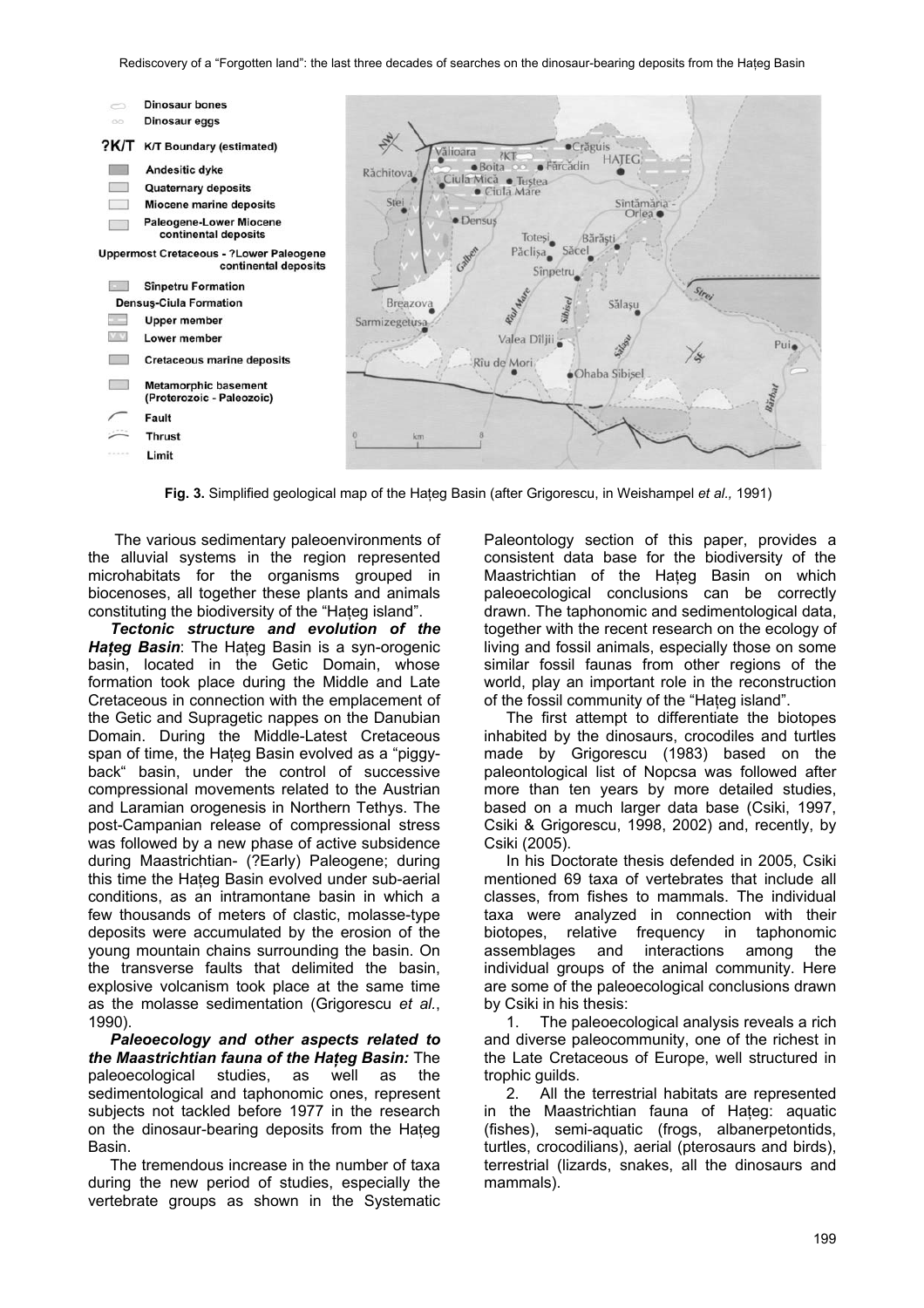3. The presence of several taxa in different types of lithofacies suggests that they were able to exploit the resources of different habitats. These include almost all the dinosaurs (ornithopods, titanosaurs, most of the theropods).

4. An interesting aspect related to the composition of the dinosaur fauna of Hateg is the relatively small number of herbivorous taxa in comparison with the carnivores. There were possibly no fewer than nine species of theropods and only seven taxa of herbivorous dinosaurs; usually the taxonomic diversity of the plant-eating dinosaurs surpasses that of meat-eaters. The facts that can explain this reverse proportion were the diversity and abundance of the small tetrapods (lizards, micromammals) that probably represented an important food resource for the small theropods and, also, the absence of a large top-predator in the Hateg fauna.

*5.* Another interesting paleoecological aspect for the Haţeg paleofauna is the presence of several dwarf taxa, a fact remarked by Nopcsa (1923) and explained by the insular environment in which the dinosaurs lived; the "island dwarfism" represents an evolutionary phenomenon encountered among large mammals (elephants, hippos) living in islands of smaller size. The pressure of the reduced space in such cases, implicitly the limited food resources, as well as the absence of large predators and thus, of the predator/ prey competition are common arguments for explaining insular dwarfism. According to recent views (Gould & MacFadden, 2004), two modalities of island dwarfism exist: autapomorphic nanism, when a single taxon has experimented with reduction in size and, phyletic nanism, when more taxa (species of the same genus) from different regions are affected. Three dinosaurs from Hateg seem to illustrate autapomorphic nanism: *Telmatosaurus* (Weishampel *et al.*, 1993), *Magyarosaurus* (Jianu & Weishampel, 1999) and *Zalmoxes* (Weishampel *et al.*, 2003), while *Struthiosaurus* might be regarded as a case of phyletic nanism.

The origin of the Maastrichtian fauna is also discussed by Csiki (op. cit.) based on a large and recent bibliography. He concluded that the faunal assemblage was created during the first part of the Late Cretaceous, originating in a generalized Euramerican fauna of the Early Cretaceous. During the entire span of the Late Cretaceous (ca. 95-65 M.y.) this fauna evolved in isolation till the end of Mesozoic on the "Haţeg island". This can explain the "collection of endemic forms" in the Haţeg fauna that preserve the generalized characters of their ancestors. To the relicts of the original Euramerican fauna some immigrants from North America, Africa and Asia were added. Possibly most of the immigrants of American and African origin entered "Haţeg island" through dispersal from the "Franco-Iberian" continent using paleogeographic opportunities created in Northern Tethys during the second part of the Campanian.

# **D. LITHOSTRATIGRAPHY AND CHRONOSTRATIGRAPHY**

The new phase of research has added important data in the felds of the stratigraphical frame of the dinosaur–bearing deposits of the Hateg Basin. This involves the lithostratigraphic structure and the age of the Laramian continental deposits. Two distinct formations were recognized (Grigorescu, 1990, 1992): the *Sânpetru Formation* which includes the central part of the outcropping area of these deposits, restricted to the western part of the Basin, and the *Densuş-Ciula Formation* including the deposits from the north-western part (Fig. 3).

 The *Sânpetru Formation* outcrops along the Sibişel valley , upstream of Sântămăria Orlea up to 2 km south of Sânpetru village also on the banks of the Râul Mare river, between the Toteşti dam and Nălat-Vad village (this section proved to represent a new important fossiliferous site with microvertebrates, dinosaur eggs and bones (Codrea *et al.*, 2002). It is generally agreed, in spite of the lack of clear criteria of correlation, that the thin and lacunar sequence of Pui, which outcrops on the Bărbat river banks (maximum 100 m thickness, at the lowest water level of the river) also belongs to the Sânpetru Formation, representing its most eastern occurrence and of the Maastrichtian continental deposits in general.

The *Densuş-Ciula Formation* (DCF), previously interpreted as two distinct formations: Densuş Formation and Ciula Formation (M. Lupu in Antonescu *et al.*, 1983), is developed along the northern margin of the basin, from east of Hateg town to west of the Vălioara-Ciula Mica alignment. The outcrops are scarce and discontinuous, especially in the area between Crăguis and Hateg. and relatively better exposed around the Livezi, Tuştea, Vălioara and Ciula Mică localities; a good exposure of the lower part of the DCF is offered by the Densuş River, upstream of Densuş commune up to Ştei village. The main criteria for the distinction of the two formations that, globally, have a very similar paleontological content (as concerns the palynological association, fresh water gastropods, dinosaur taxa and the other vertebrates) are linked with the depositional environments of the two lithostratigraphic units. While the sedimentary evolution of the DCF took place under the influence of two main sourceareas: the crystalline rocks of the Poiana Ruscă Mts. and the volcanic centres from the northwestern part of the basin, the sedimentation of the Sânpetru Formation took place in more calm conditions, further from the volcanic centres (this explains the absence of large volcaniclasts within this formation), in a braided river system, with frequent shifts in the direction of the channels, the overbank deposits, including fossil soils being much more frequent than in the case of the DCF where the coarser sediments (channel-lag, debris flows) prevail over the finer (lacustrine and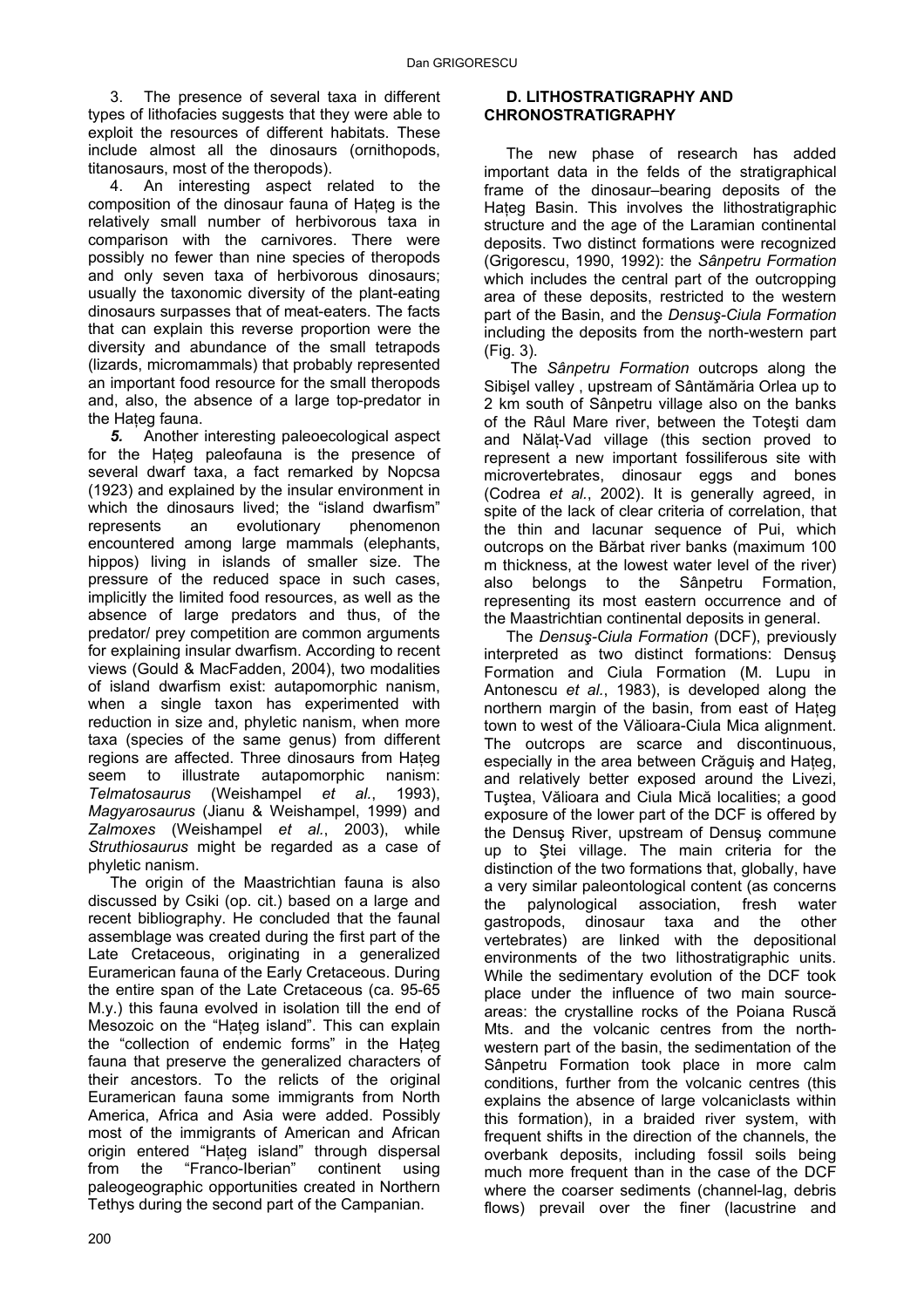overbank) deposits in the entire stratigraphic column of this formation**.** 

According to their common palynological content, but without detailed biostratigraphic control, the two formations are considered as roughly time-equivalent; also the correlation among the sequences of the two formations is difficult in the absence of reliable criteria. A solution for future correlations between the two formations might be stable isotope measurements on the carbonates from fossil teeth and bones as well as from pedogenic calcretes.

The age of the dinosaur beds from the Haţeg Basin was a matter of controversy after Nopcsa, who correctly assigned them to the Danian, at that time the last stage of the Cretaceous. Different ages, from Danian to Aquitanian were given between 1953 and 1976 by different authors, to all or only to some of the occurrences of these deposits. Dinca *et al.* (1972) updated the age of the dinosaur beds from the Hateg and Rusca Montană basins to Maastrichtian, following the resolution of the International Geological Congress in Copenhagen in 1970, which placed the Danian, according to its fauna, at the base of Tertiary, its previous position as final stage of Cretaceous being taken by the Maastrichtian. The first who argued this age based on more detailed biostratigraphic data was Antonescu (Antonescu *et al.*, 1983) who collected and analyzed palynological samples from the coaly silty clays of the middle member of the DCF at Ciula Mică and from the same facies in the upper part of the Sânpetru Formation on the Sibişel valley section. The samples from both formations showed a similar palynological content with *Pseudopapilopollis praesubhercynicus,* as an index species, considered as indicative of the Upper Maastrichtian. This opinion was criticized afterwards based on palynological assemblages from southern France including the same species but in deposits of Middle Campanian age.

The new data, based on the biostratigraphy of the Upper Cretaceous marine deposits, combined with paleomagnetic polarity data, suggests that continental sedimentation started earlier than Late Maastrichtian, probably during the Early Maastrichtian. Thus the calcareous nannofossil content of the youngest Cretaceous marine formation from the north-western part of the Basin (Răchitova Formation) that is unconformably overlaid by the continental deposits of the DCF, indicate an Uppermost Santonian - Uppermost Campanian age (CC18-CC19 up to CC22 Nanozones) (Grigorescu & Melinte, 2002).

Paleomagnetic data from the Sânpetru Formation in the section of the Sibişel river indicate an interval of reverse polarity covering most of the section, that in the context of paleomagnetic data from other Laramian deposits from the western part of Romania, including the Banatitic igneous rocks, corresponds probably to the magnetic chron 31r of the Lower Maastrichtian (68.7-71 My.) (Panaiotu & Panaiotu, 2002). On the other hand, paleomagnetic data on volcanic and sedimentary "red beds" of the Middle member of the DCF indicate a normal polarity chron (Pătraşcu *et al.*, 1993). In the absence of radiometric data, it is difficult to assign this normal polarity to the 30n magnetic chron corresponding to Middle-Upper Maastrichtian, but the paleontological content and the geometric position of this unit towards the lower and the upper member of the DCF makes this very plausible. The upper member of the DCF that outcrops east of General Berthelot commune (previously named Unirea) was tentatively assigned to a post-Upper Maastrichtian age, because of the lack of regional elements indicative of latest Cretaceous age: the dinosaur remains and the products of the volcanic eruptions (Grigorescu & Anastasiu, 1990). Considering the high rate of deposition of the conglomerates that prevail in this upper unit of the DCF, its presumed age was restricted only to Early Paleocene.

**INSTEAD OF CONCLUSIONS: "The Haţeg Country Dinosaur Geopark"-** a pilot project with multiple aims: development of studies on the fauna with dinosaurs and their environment from the end of Cretaceous, protection of the fossiliferous sites, enhancement through scientific tourism and education of these sites in an integrated system of management of all the important sites of nature and cultural heritage of the "Hateg Country ".

The core of this project, which started four years ago, is the scientific attraction of the "Haţeg dwarf dinosaurs" that has surpassed specialist interest and has been widely disseminated by the media, including the "Discovery" TV channel.

*Geoparks* are a new type of structures for the protection of the environment with all its components - nature, society, and history - that was initiated by UNESCO in 1999 with the final goal of ensuring sustainable development of the regions. To be admitted as an UNESCO Geopark several criteria should be fulfilled. These include the importance of sites of different types from a region, and the way in which these sites are managed in order to ensure the rise of the economic and social situation of the region.

The "Hateg Country Dinosaur Geopark" (HCDG) has fulfilled the preliminary conditions and recently received the UNESCO Diploma as a World Geopark. Also, the HCDG was recently admitted as a member in the European Geoparks Network which now has 25 members in 11 countries.

# **REFERENCES**

- Andrews, C. W., 1913. On some bird remains from the Upper Cretaceous of Transylvania. *Geological Magazine*, 10, 193-196.
- Antonescu, E., Lupu, D. & Lupu, M., 1983. Correlation palinologique du Crétacé terminal du sud-est des Monts Metaliferi et des Depressions de Haţeg et de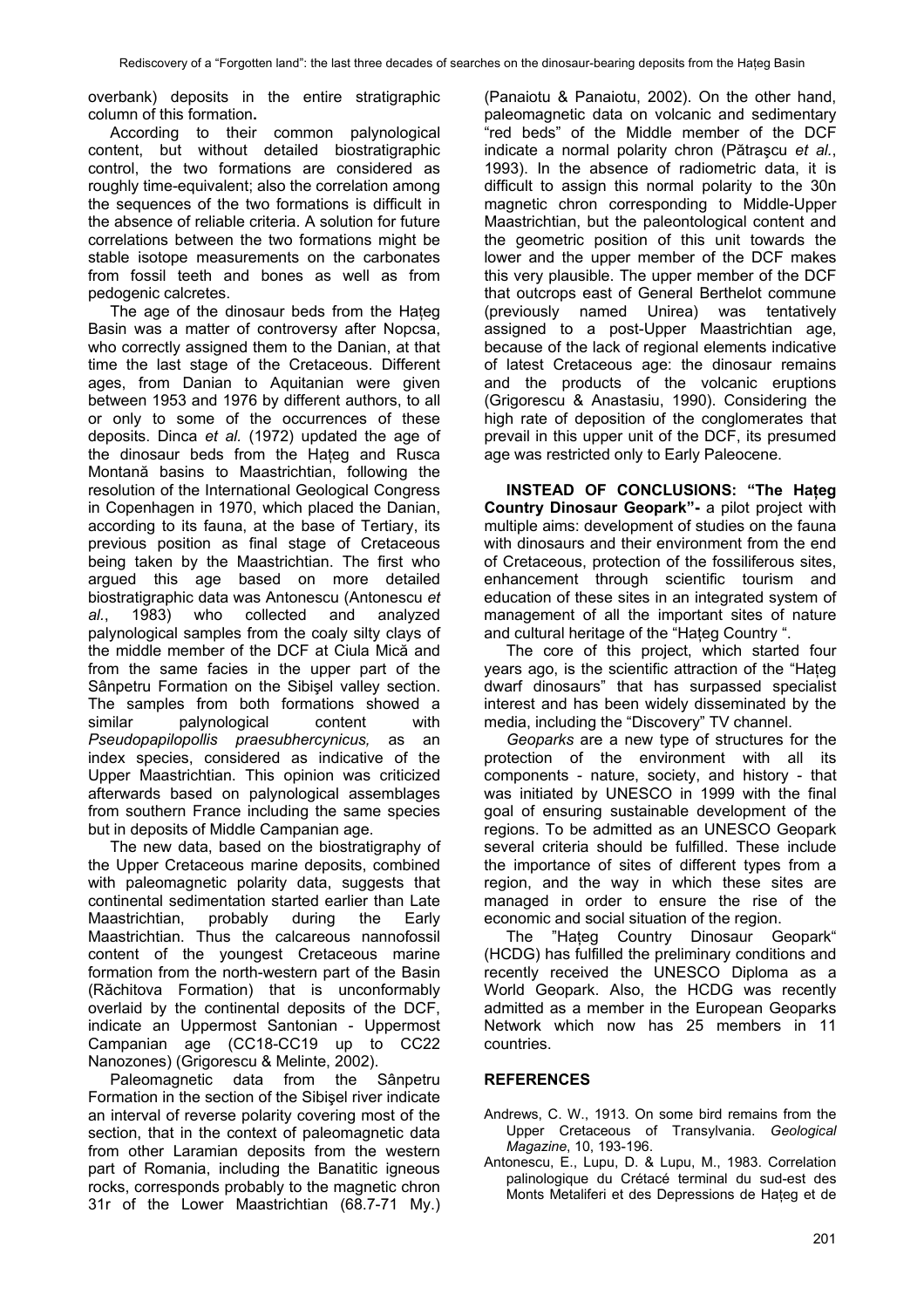Rusca Montană. *Annales de l' Institut de Géologie et Géophysique*, 59, 71-77.

- Bojar, A. V., Grigorescu, D. & Csiki, Z., 2001. Preliminary data on continental Late Maastrichtian environment, South Carpathians. Abstracts volume, 3<sup>rd</sup> Viennese Workshop Stable Isotopes in Biological and Environmental Sciences, Vienna, Austria.
- Buffetaut, E., Grigorescu, D. & Csiki, Z., 2002. A new giant pterosaur with a robust skull from the latest Cretaceous of Romania. *Naturwissenschaften*, 89, 180-184.
- Codrea, V., Smith, T., Dica, P., Folie, A., Garcia, G., Godefroit, P. & Van Itterbeeck, J., 2002. Dinosaur egg nests, mammals and other vertebrates from a new Maastrichtian site of the Hateg Basin (Romania). *Comptes Rendus Palévol*, 1, 3, 173-180.
- Csiki, Z., 1997. Legături paleobiogeografice ale faunei de vertebrate continentale Maastrichtian superioare din Bazinul Haţeg. *Nymphaea*, 23-25, 45-68
- Csiki, Z., 2005. Systematics, taphonomy and paleoecology of the Maastrichtian microvertebrates and saurischian dinosaurs from the Haţeg Basin. Unpubl. Ph.D. thesis, University of Bucharest, 541 pp.
- Csiki, Z. & Grigorescu, D., 1998. Small theropods of the Late Cretaceous of the Hateg Basin (Western Romania) – an unexpected diversity at the top of the food chain. *Oryctos*, 1, 87-104.
- Csiki, Z. & Grigorescu, D., 2002. Animal-animal interactions in the Latest Cretaceous vertebrate faunas of Romania Abstracts volume,  $7<sup>th</sup>$  European Workshop on Vertebrate Palaeontology, Sibiu, România, 14.
- Dercourt, J., Ricou, L. E. & Vrielynck, B. (eds.), 1993. Atlas Tethys Paleoenvironmental Maps. Gauthier-Villars, Paris,
- Dercourt, J., Gaetani, M., Vrielynck, B., Barrier, E., Biju-Duval, B., Brunet, M., Cadet, J. P., Crasquin, S. & Săndulescu, M. (eds.), 2000. Atlas Peri-Tethys, Palaeogeographical Maps. CCGM/CGMW, Paris, 269 pp., 24 hărţi.
- Dincă, A., Tocorjescu, M. & Stilla, A., 1972. Despre vîrsta depozitelor continentale cu dinozaurieni din Bazinele Haţeg şi Rusca Montană. *D. S. Inst. Geol*., 58, 83-94
- Garcia, G. & Vianey-Liaud, M., 2001. Dinosaur eggshells as new biochronological markers in Late Cretaceous continental deposits. *Palaeogeography, Palaeoclimatology, Palaeoecol*ogy, 169, 153–164.
- Garcia, G., Codrea, V., Smith, T. & Godefroit, P., 2003. Megaloolithid eggs from Romania. Abstracts volume, Fourth National Symposium of Paleontology, Cluj-Napoca, 19-21.
- Gould, G. C. & MacFadden, B. J., 2004. Gigantism, dwarfism, and Cope's Rule: ''Nothing in evolution makes sense without a phylogeny''. *Bulletin of the American Museum of Natural History*, 285, 219-237.
- Grigorescu, D., 1983. A Stratigraphic, Taphonomic and Palaeoecologic approach to a "forgotten land": the dinosaur-bearing deposits from Haţeg Basin (Transylvania- Romania). *In* Kielan- Jaworowska, Z. & Osmolska, H. (eds.) *Second Symposium on Mesozoic Terrestrial Ecosystems, Acta Palaeontologica Polonica*, 28 (1-2) Warsawa, 103- 121.
- Grigorescu, D., 1984. New tetrapod groups in the Maastrichtian of the Hateg Basin: Coelurosaurians and multituberculates. In Reif, W-E. & Westphal, F. (eds.) *Short Papers, Third Symposium on Mesozoic*

*Terrestrial Ecosystems*. Attempo Verlag, Tübingen, 99-104.

- Grigorescu, D., 1990. Non-marine formations connected with the Laramian tectogenesis (post-Early Maastrichtian formations in the Haţeg and Rusca Montană basins). *In* Grigorescu, D., Avram, E., Pop, G., Lupu, M., Anastasiu, N. & Rădan, S. (eds.), Field Guide of the IGCP Projects 245 (Non-marine Cretaceous correlation) and 262 (Tethyan Cretaceous correlation) International Symposium, Bucharest, 18-24.
- Grigorescu, D., Anastasiu, N., 1990. Densuş-Ciula and Sînpetru formations (Late Maastrichtian-?Early Paleocene). *In* Grigorescu, D., Avram, E., Pop, G., Lupu, M., Anastasiu, N. & Radan, S. (eds.), Field Guide of the IGCP Projects 245 (Non-marine Cretaceous correlation) and 262 (Tethyan Cretaceous correlation) International Symposium, Bucharest, 42-54.<br>gorescu, D., 1992.
- Grigorescu, D., 1992. Nonmarine Cretaceous Formations of Romania. *In* Matter, N.J. & Pei-Ji, C. (eds.) *Aspects of Nonmarine Cretaceous Geology*. China Ocean Press, Beijing, 142-164
- Grigorescu, D., Şeclăman, M., Norman, D.B. & Weishampel, D.B., 1990. Dinosaur eggs from Romania. *Nature*, 346, 417.
- Grigorescu, D., Weishampel, D.B., Norman, D.B., Şeclăman, M., Rusu, M., Baltreş, A. & Teodorescu, V., 1994. Late Maastrichtian dinosaur eggs from the Hateg Basin (Romania). *In* Carpenter, K., Hirsch, K.F. & Horner, J.R. (eds.) *Dinosaur Eggs and Babies*. Cambridge University Press, Cambridge, 75- 87.
- Grigorescu, D. & Melinte, M. C., 2002. The stratigraphy of the Upper Cretaceous marine sediments from the NW Haţeg area (South Carpathians, Romania). *Acta*
- *Pal. Romaniae*, 3, 153-160 Grigorescu, D., 2003. The Tuştea puzzle: Megaloolithidae type of eggs together with hadrosaur hatchlings and nestlings. How might it be explained? 2<sup>nd</sup> Symposium on Dinosaur Eggs and Babies, Montpellier.
- Harrison, C.J.O. & Walker, C.A., 1975. The Bradycnemidae, a new family of owls from the Upper Cretaceous of Romania. *Palaeontology*, 18, 3, 563- 570.
- Jianu, C.-M., Weishampel, D,B, & Ştiucă, E. 1997. Old and new pterosaur material from the Hateg Basin (Late Cretaceous) of western Romania and comments about pterosaur diversity in the Late Cretaceous of Europe. *Second European workshop on vertebrate palaeontology (Espéraza – Quillan), Abstracts*. Musée des Dinosaures, Espéraza, France
- Jianu, C.-M. & Boekschoten, G.J. 1999. The Hateg area: island or outpost? *In* Reumer, J.W.F. & de Vos, J. (eds.), *Elephants Have a Snorkel*. pp. 195-199. Deinsea Special Volume.
- Laufer, F., 1925. Contribuțiuni la studiul geologic al împrejurimilor oraşului Haţeg. *An. Inst. Geol. Rom.*, 10, 301-333
- Mamulea, M. A., 1953a. Cercetări geologice în partea de Vest a Bazinului Hateg (Regiunea Sarmisegetuza-Răchitova). *D.S. Com. Geol. Rom.*, 37, 142-148.
- Mamulea, M. A., 1953b. Studii geologice în regiunea Sânpetru-Pui (Bazinul Hategului). An. Com. Geol. *Rom.*, 25, 211-274.
- Mărgărit, G. & Mărgărit, M., 1967. Asupra prezenţei unor resturi de plante fosile în împrejurimile localității Demsuş (Bazinul Haţeg). *St. cerc. geol. geofiz. geogr., Geologie*, 12, 2, 471-476.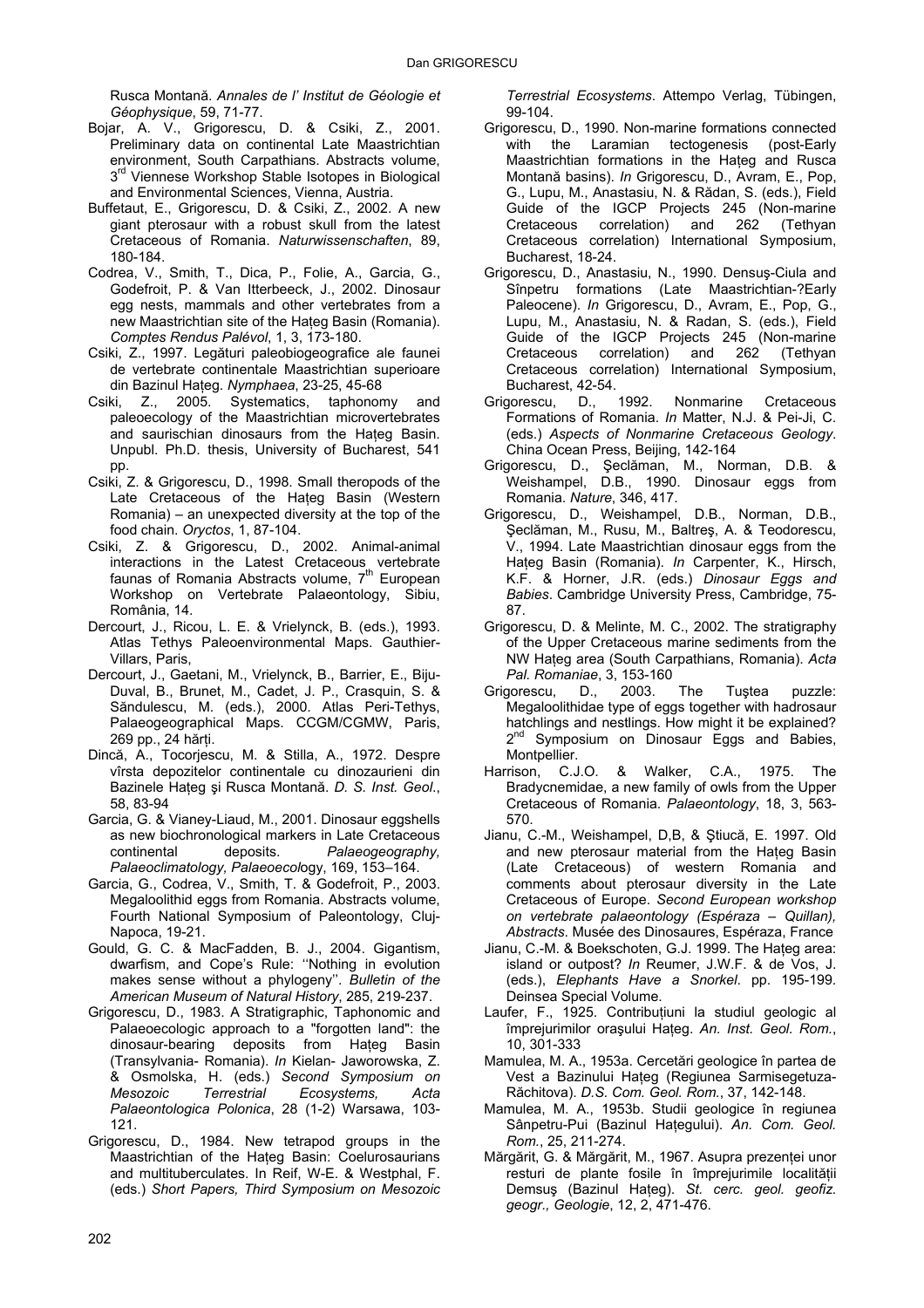- Nopcsa, F., 1897. Vorläufiger Bericht über d. Auftreten von oberer Kreide im Hátszeger Thale in<br>Siebenbürgen. *Verhandlung. d.k.k. geolog.* Siebenbürgen. *Verhandlung. d.k.k. geolog. Reichsanstalt*
- Nopcsa, F., 1915. Die Dinosaurier der siebenbürgischen Landesteile Ungarns. *Mitteilungen aus dem Jahrbuche der königlich ungarsichen geologischen Reichsanstalt, Budapest*, 1-24
- Nopcsa, F. 1923. On the geological importance of the primitive reptilian fauna of the uppermost Cretaceous of Hungary; with a description of a new tortoise (*Kallokibotium*). *Quarterly Journal of the Geological Society of London*, 79, 100-116.
- Panaiotu, C. & Panaiotu, C., 2002. Paleomagnetic studies. In Grigorescu, D. & Csiki, Z. (eds.), 7<sup>th</sup> European Workshop on Vertebrate Palaeontology, Abstracts volume and excursions field guide, 59, Sibiu.
- Pană, I., Grigorescu, D., Csiki, Z., & Costea, C., 2002. Paleo-ecological significance of the continental gastropod assemblages from the Maastrichtian dinosaur beds of the Haţeg Basin. *Acta. Pal. Romaniae*, 3, 337-343.
- Pătraşcu, Ş., Şeclăman, M. & Panaiotu, C., 1993. Tectonic implications of paleomagnetism in Upper Cretaceous deposits in the Hateg and Rusca Montană basins (South Carpathians, Romania). *Cret. Res*., 14, 255-264.
- Săndulescu, M., 1990. Structure and tectonic history of the northern margin of the Tethys betwee the Alps and the Caucasus. In Rakus, M., Dercourt, J. & Nairn, A. E. M. (eds.), *Evolution of the northern margin of the Tethys: The results of the IGCP Project 198*, 3 (Memoires de la Societe Geologique de la France, 154, 3 - Occasional Publications of the ESRI, 5), 3-14.
- Smith, T., Codrea, V., Săsăran, E., Van Itterbeck, J., Bultynck, P., Csiki, Z., Dica, P., Fărcaş, C., Folie, A., Garcia, G. & Godefroit, P., 2002. A new exceptional vertebrate site from the Late Cretaceous of the Haţeg Basin (Romania). *Studia Universitatis Babeş-Bolyai, Geologia*, Special issue 1, 321-330.
- Therrien, F., 2005. Paleoenvironments of the Late Cretaceous (Maastrichtian) dinosaurs of Romania: insights from fluvial deposits and paleosols of the Transylvanian and Haţeg basins. *Palaeogeography, Palaeoclimatology, Palaeoecology*, 218, 1-2, 15-56.
- Van Itterbeeck, J., Săsăran, E., Codrea, V., Săsăran, L. & Bultynck, P., 2004. Sedimentology of the Upper Cretaceous mammal- and dinosaur-bearing sites along the Râul Mare and Bărbat rivers, Hateg Basin, Romania. *Cretaceous Research*, 25, 3, 517-530.
- Weishampel, D.B., Grigorescu, D. & Norman, D.B. 1991. The Dinosaurs of Transylvania. *National Geographic Research & Exploration* 7, 2, 196- 215.
- Weishampel, D.B., Norman, D.B. & Grigorescu, D. 1993. *Telmatosaurus transsylvanicus* from the Late Cretaceous of Romania: the most basal hadrosaurid dinosaur. *Palaeontology*, 36, 2, 361- 385.
- Weishampel, D.B., Jianu, C.-M., Csiki, Z., and Norman, D.B. 2003. Osteology and phylogeny of *Zalmoxes* (n.g.), an unusual euornithopod dinosaur from the latest Cretaceous of Romania. *Journal of Systematic Palaeontology*, 1, 2, 65-123.